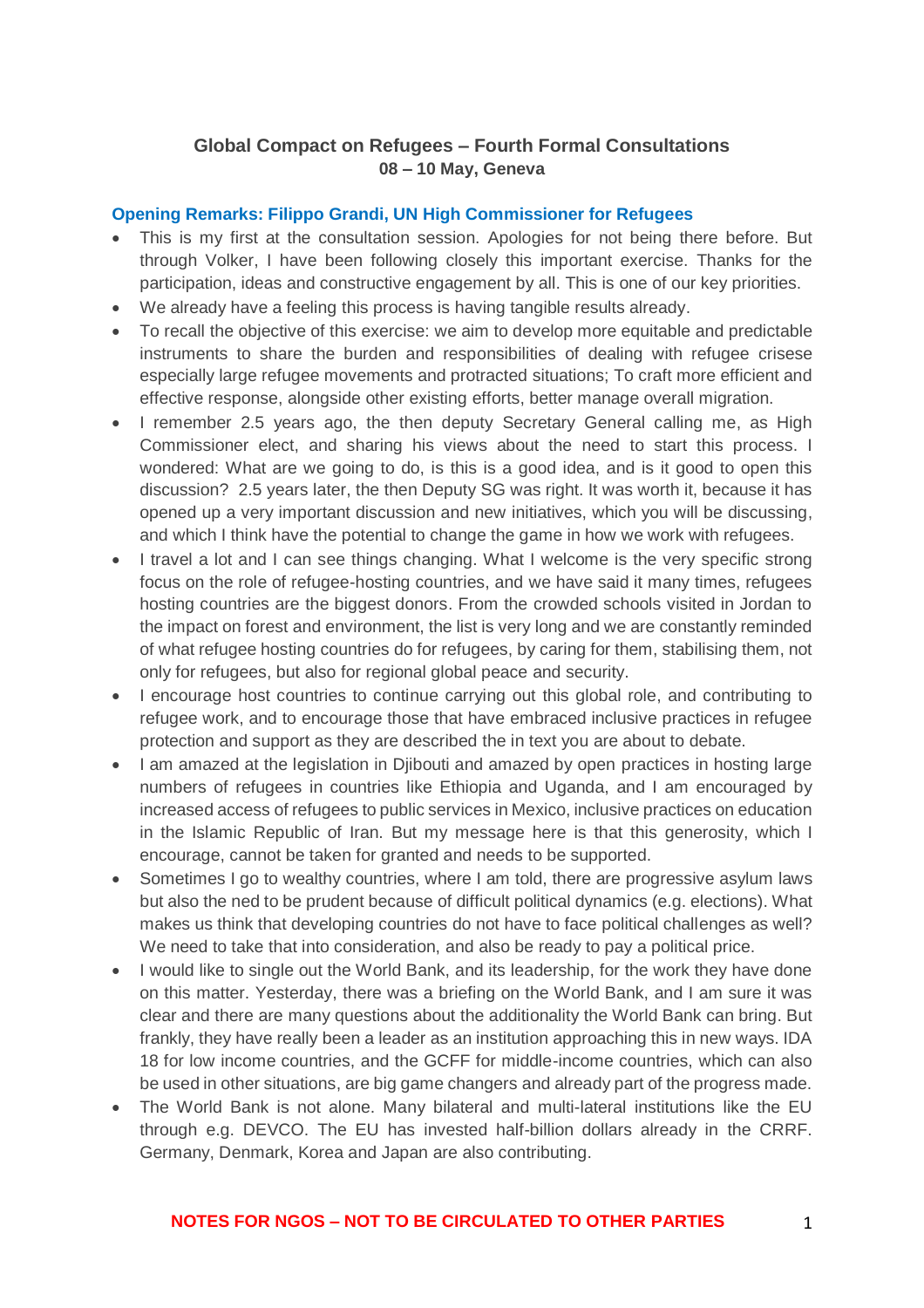- And I would like to encourage everybody else to partner. Other countries are also being encouraged not only to invest resources, but to help us devise new ways of financing additional to humanitarian financing and targeting long-term needs such as education, environment, and so forth.
- Sweden, institutions such as the global partnership for education, ILO, GAVI and NGOs are also partnering in this effort. Coalitions of like-minded States and organisations are forming, which will allow us to work together towards tangible results.
- I am just back from London, where I participated in biannual meetings on reforms the UNSG is carrying out in the development system, and of the UN management in a structured and organised manner. What we are proposing here is very fitting, adapted, and matches efforts of the broader UN system. We can establish an important precedent.
- I would like to highlight 4 final points:
	- 1. As mentioned, development efforts are already happening in very substantive ways alongside humanitarian responses as part of new approaches the compact wants to institutionalise. These must be accelerated, and I hear growing expectations that this needs to yield practical results. Forgive the impatient humanitarian worker speaking here, who is used to seeing quick results. We understand fully other mechanisms, but we want the impact to be visible soon. It is in that tangible result that we will find the proof that what we are discussing can change how things are done.
	- 2. I am concerned about an important element of the future compact, which is shrinking, and is not expanding: resettlement and other complementary pathways. That is in spite of efforts by the EU and new resettlement countries in South America. Resettlement places are shrinking. Although resettlement is a small solution, it is one which is very important, and gives a strong message of responsibility sharing to host countries.
	- 3. The focus on solutions is there and continues to be extremely important. 2 regional frameworks, like the IGAD for Somali refugees, and MIRPS in central America, are also very much solutions-oriented. However, solutions continue to be quite elusive and this is an issue of great concern. I cannot do anything but flag those concerns. We need to continue to think of solutions for the sake also of host countriesand countries of origin. Look at the Afghan situation, look at the Nigerian situation, to reflect not only on responses, but also solutions.
	- 4. Last, but not least, I have heard this is a vastly improved draft, much more focused, stronger, clearer and bolder, and of course it has to take into account all the constituencies represented here, not just host or donors. Among host and donors also, there are different demands and needs, and Volker and his team have to do a difficult balancing exercise. I commend them and thanks to all of you for understanding this has to be a balanced text that everybody embraces subsequently. How to fine-tune granular details? The more clarity we can bring, the better it is, especially on the support platform, asylum capacity support group, solidarity conferences and global refugee forums. This is a fairly robust follow-up mechanism we are proposing after the compact is established, to monitor the ideas that the compact will have developed. The first high-level meeting will be held in 2019. Perhaps in substitution of that year's the High Commissioner's Protection Dialogue, which we hold every year in December. This could be a first conference at the ministerial level to reconfirm our commitments.
- The Geneva diplomatic community has another 2.5 months to make maximum progress as I am obliged to report to the General Assembly by the end of July, and attach the compact to my annual report. There is not much time but you have made a lot of progress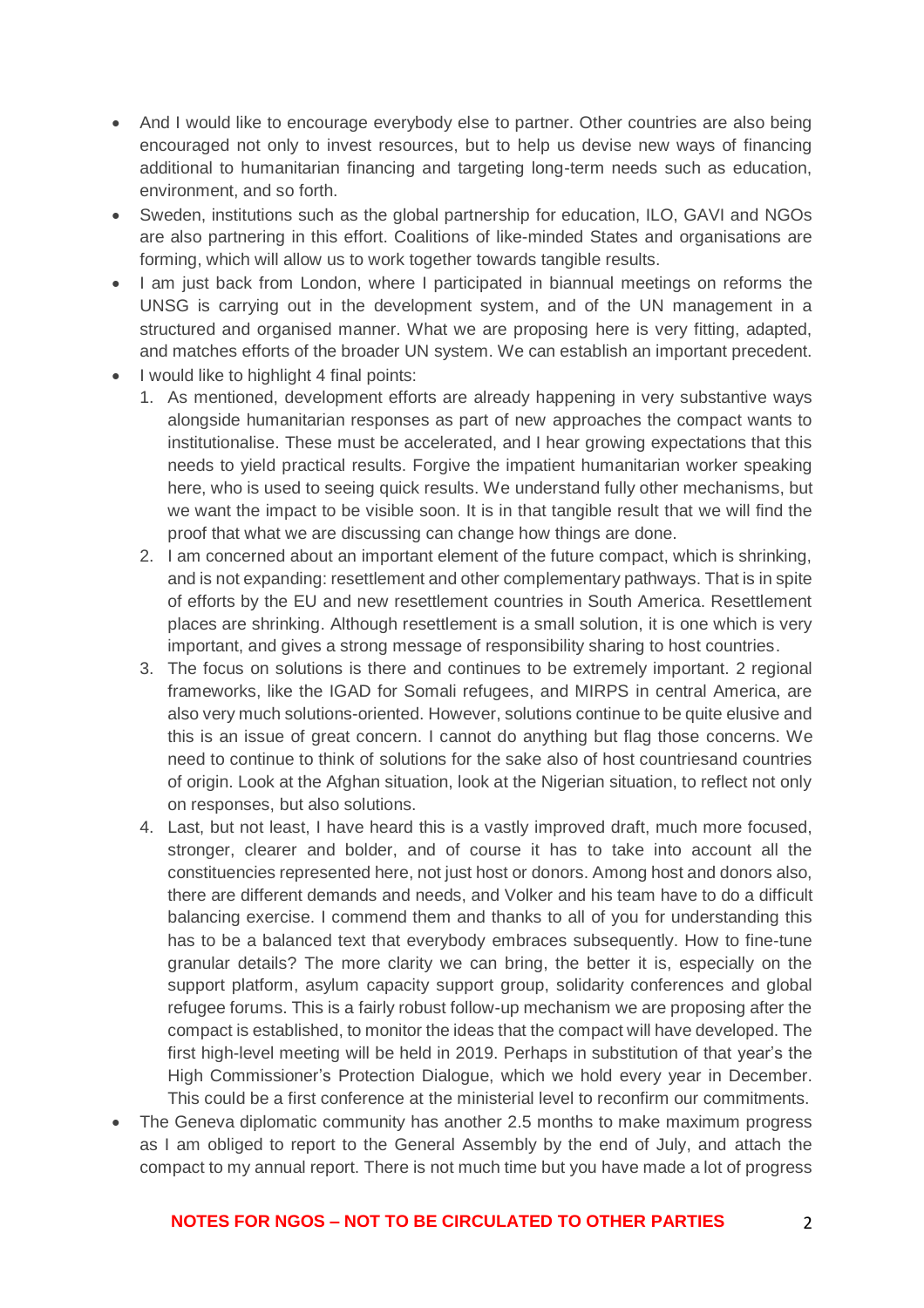and with continued commitment from the Geneva diplomatic community, we will have a product that will obtain in New York the consensus and political blessing needed to make this a milestone in refugee work.

The High Commissioner's full Opening Remarks are available **[here](http://www.unhcr.org/admin/hcspeeches/5b06c3b27/opening-remarks-fourth-formal-consultation-global-compact-refugees.html)**.

The Assistant High Commissioner for Protection, Volker Turk's, speech is available **[here](http://www.unhcr.org/admin/dipstatements/5af18c8e7/opening-remarks-fourth-formal-consultation-global-compact-refugees.html)**.

## **Agenda item 1 – Introduction**

#### **Brazil (on behalf of GRULAC)**

Thank UNHCR for the changes introduced in the text. We comment on all parts of draft 2. Part 1:

- On para 4, we call attention to the use of the world 'dedicated', which could lead to misunderstanding and could mean 'earmarked'.
- Welcome inclusion of guiding principles, while reiterating the UN resolution 46/182 as a guide to humanitarian and refugee response. Would like to know if there are any particular reason on why elimination of racial discrimination was not included along with references to other human rights instruments.
- Support alignment with objectives of para 18 of Annex 1, NY Declaration. Measuring progress on the basis of para 7 could be further investigated during discussions on developing indicators.

Part 3 A:

- Part 3 B could serve as areas for pledges, but must encompass pledges leading to commitments reflected in the New York Declaration.
- The composition and working method of national arrangements should be determined by host States.
- Regional approaches are crucial, and should be promoted for global responsibility-sharing.
- Reiterate development response should be provided over and above current levels of regular programmes, and request that development and humanitarian assistance should not be tied to conditionality.
- On data and evidence, welcome focus on data protection; welcome also references to measuring the impact of hosting, protecting and assisting refugees. Suggest including that resulting information will be assessed and discussed on the occasion of the refugee forum.

Part 3 B:

- Reiterate that Part 3 B needs to be read in conjunction with Part 3 A as these cannot be measured without international cooperation efforts.
- List of areas in need of support should be non-exhaustive and international cooperation must be based on needs identified by host countries.
- On asylum capacity support group, we would request further information on selection of pool of technical experts and their funding.
- Support section on children; important to address their needs including promoting their best interest and protocols for unaccompanied and separated children and alternatives to detention. This section also addresses adolescents. Also suggest replacing the title of section 2.10, '*social cohesion'* with '*measures to prevent xenophobia and discrimination'.*  Part 4: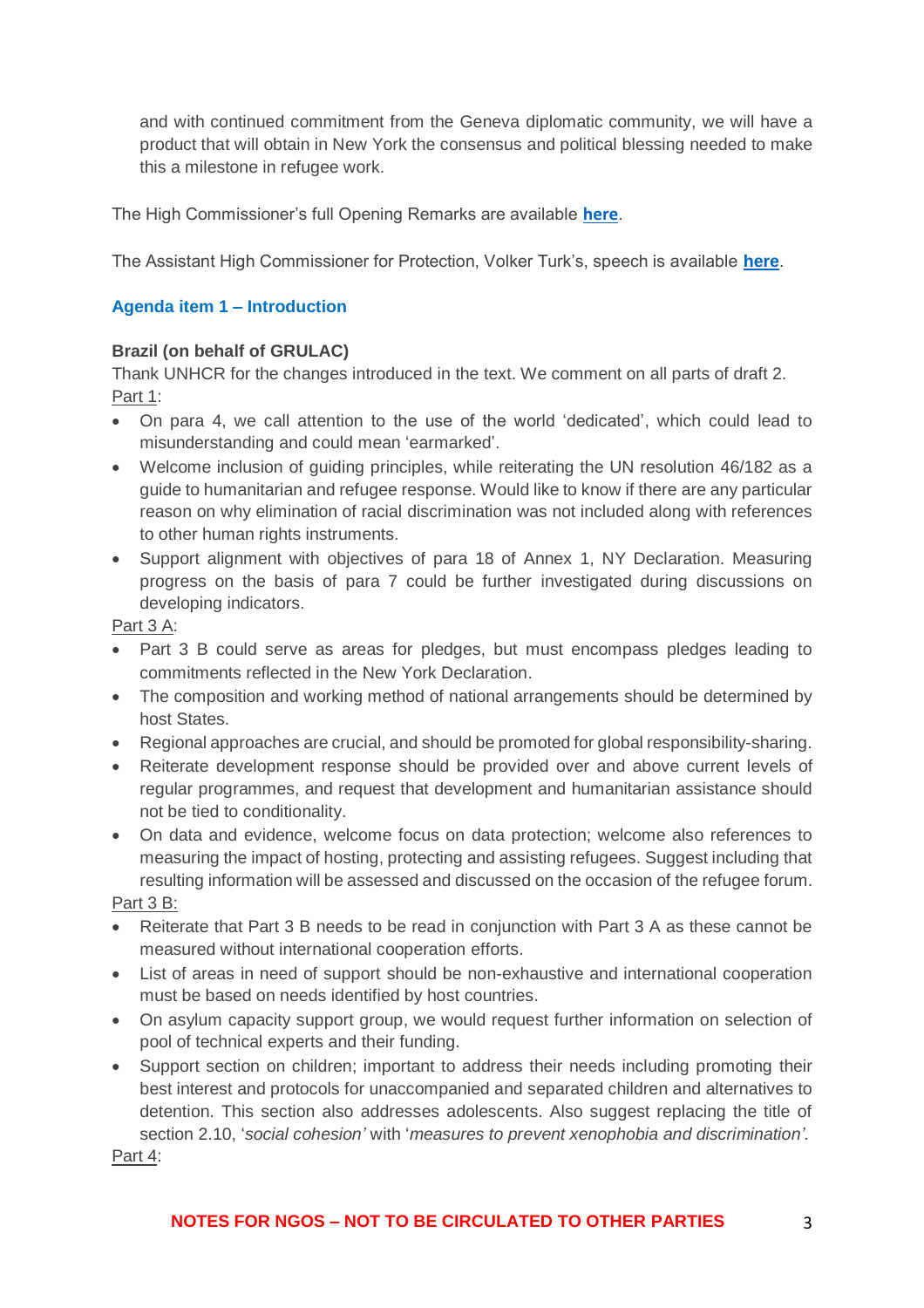- On resettlement, seeing decline of responsibility-sharing and the slowdown of resettlement pledges, suggest including language on the need of additional resettlement partners.
- Reiterate our support for local solutions, which is an option to be exercised according to the capacity of the country of origin and context.

#### Part 5:

- Indicators should be developed through an inter-governmental process to ensure ownership of Member States.
- Support the establishment of mechanisms to track pledges; such mechanisms will play a crucial role in determining efficiency during the global refugee forum.

## **Uganda (on behalf of the Africa Group)**

- Commend the secretariat for preparing this 2nd draft, which has benefited from comments during previous consultations and concerns that were raised.
- We take note of, and commend, the following issues: reference to recognition of national realities and levels of development of each country in relation to its refugee responsibility; recognition of international human rights law; need to include durable solutions at the outset; inclusion of concerns of the countries of origin and addressing root causes; regional approaches to finding durable solutions.
- Take note of mechanisms to implement non-*refoulement*, but highlight need for strengthening application and observance among States.
- Take note of calls for accession to international refugee instruments in para 6; suggest er could collectively define a strategy and action to promote ratification.
- Welcome affirmation of the 4 CRRF objectives, and remain convinced these should by applied without asymmetry.
- Welcome the new section on guiding principles, which will bring clarity on the role of States. But the guiding principles should mention UN resolution 46/182 in the main text. This will include the principle of national sovereignty and national ownership and respect national goals, frameworks and policies and avoid conditionality.
- Humanitarian assistance should not affect development aid and strengthening of coordination of humanitarian assistance.
- Guiding principles should also include the fact that the GCR will be implemented without prejudice to action undertaken by UNHCR and will be implemented in good faith and common trust.
- Background forms part of the preamble para., and should include a para. on the unprecedented forced displacement of refugees and trends witnessed over the past 2 decades, including situations of protracted refugee situations that see dwindling international support, and challenges faced by host communities as a result of the shortfall.
- Clearly indicate that the GCR does not create parallel protection, which will affect principle of solidarity and international cooperation based on the 1951 Refugee Convention.

## **European Union**

- Thank UNHCR for having carefully listened to different interventions, integrated many comments, and presenting a balanced and well-articulated 2nd draft with better linkages with Part A and B. The revised draft is solid and implementable.
- Make sure the length does not increase, taking into account that this will go with the CRRF and the introductory part of the compact.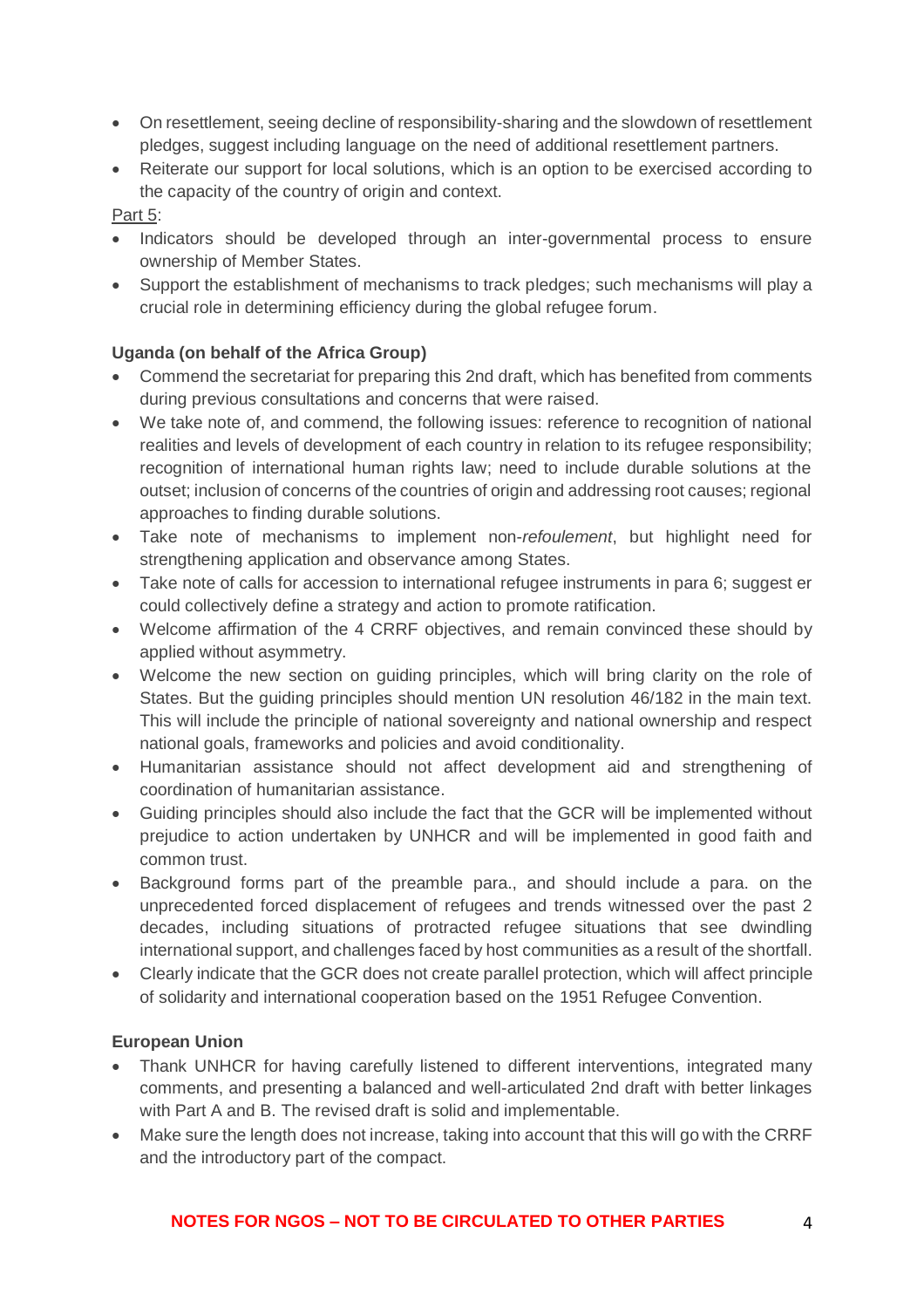- Satisfied with the revised text, notably the global refugee forum, clarifications on support platform and review and follow-up arrangements.
- On Solutions, new formulation is satisfactory and equitable.
- Pleased to see the Agenda 2030 maintained, although those could be more visible.
- Regret that references to the Grand Bargain have been removed; aware that not all States are part of it, but at the same time it is important to strengthen response.
- Welcome age, gender and diversity focus. Although still some gaps.
- The NY Declaration requires to be grounded in political will and renewed commitment, but the programme of action is not legally-binding and is meant for practical purposes.
- NY Declaration could be mentioned in the introduction as the basis of the 2 compacts.
- In a spirt of togetherness, we can only live up to our collective ambition. Call out States not to shy away. The GCR is not meant to impose additional standards, and does not open up the Refugee Convention, but meant to implement development and complementary responses with a view to improving responsibility-sharing agreed in the NY Declaration.
- We understand the legitimate concerns of developing countries, and the risk of reducing development aid to refugees. Let us be clear that the global compact should aim for additionality. But it is also important that development support be delivered when refugees are included in national policies and plans.
- We are committed to providing development assistance and we will continue to provide humanitarian assistance in line with wider commitments made at the WHS, the Grand Bargain, and equally willing to support countries of origin to tackle root causes and ensure adequate living conditions.
- We encourage mobilising all the UN family. Inclusion of regional financial institutions and the UN reform process are key references to be maintained.
- While recognition of States mobilising all actors is crucial, including private actors is indispensable for multi-stakeholder approaches.

# **Ethiopia**

- Thank the HC for the address and leadership. This draft is based on States' comments.
- We welcome the inclusion of CRRF objectives, call for ratification of international refugee instruments, the new section on guiding principles, references to human rights and humanitarian law and the inclusion of private sector, which make the text more balanced.
- The bigger role for regional and sub-regional organisations to prevent and find long-lasting solutions is also important.
- The refined text on responsibility- and burden-sharing helps to clear some grey areas and possible overlaps.
- Human rights references in the footnote should accrue without distinction to further reinforce our long-term commitment for the dignity of refugees.
- Cardinal non-r*efoulement* principle should be included to safeguard the rights of refugees.
- Welcome interlinkages between environmental factors; the document must go beyond to include cross-border displacement because of climate change and natural disasters.
- In para. 2, where translating pledges into action is mentioned, primacy to be given to practical mechanism that ensure full realisation of international solidarity and hence we propose referring to concrete and practical action.
- Believe in para. 1, in addition to forced displacement of refugees, there needs to be inclusion of challenges of protracted displacement and dwindling international support.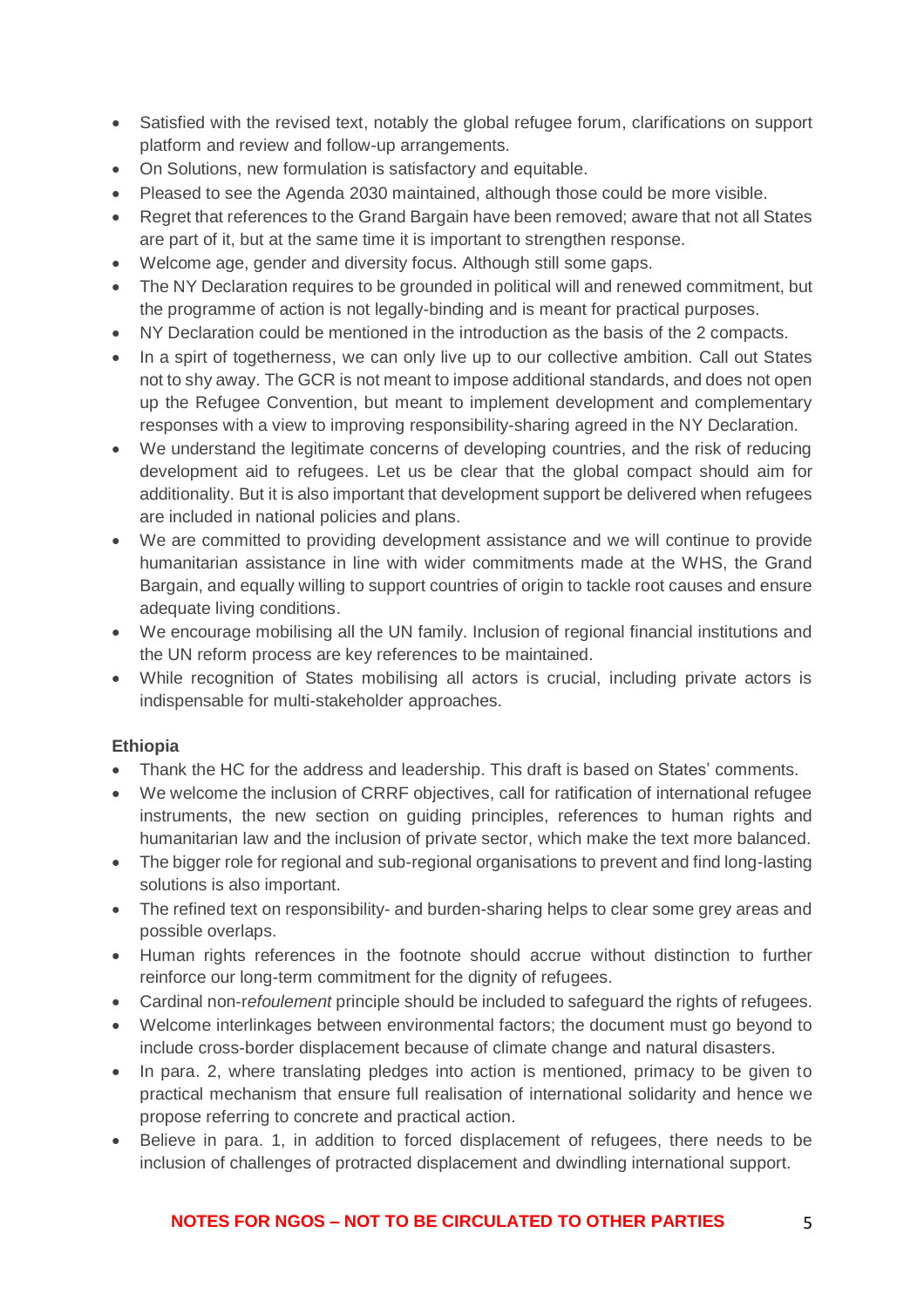- Guiding principles must place clear emphasis on additional needs of refugees in terms of the responsibility of the international community.
- Appreciate protection measures against discrimination, but we should go beyond social inclusion, as xenophobia is on the rise and a clear threat to long-held assimilation values.

## **Norway**

- Thank UNHCR for contribution and hard work on the GCR. Given the opposing views, not easy to find common ground. Believe UNHCR has handled this in a constructive manner,
- Helpful to receive summary of changes; encourage UNHCR to do this for the next draft.
- 2 general comments:
	- o crucial that this is a common effort and joint endeavour and combination of different and relevant actor necessary to bring responsibility-sharing.
	- o For this, favour complementarity between humanitarian and development actors for both refugees and hosts.
- Propose in para. 9 that sentence includes climate change.
- Welcome para. 10: mentions that GCR complements other efforts including on migration.

## **Mexico**

- Welcome the 2nd draft which contains important elements, and brings us close to a solid document in terms of protection and shared responsibility.
- New section on guiding principles could mention humanitarian principles and relevant UN Charter principles that reminds of international solidarity, which should guide our work. Those affected by protracted situations should not be left behind.
- Similarly, welcome alignment of goals of the compact with CRRF, which will enable to ensure institutional and operational consistency between the three areas proposed.
- Consistence is vital to ensure we achieve measurement through indicators. Need to make sure this is value added.
- Recognise the gender age and diversity dimensions as well as inclusion of disability, and care for stateless persons.
- On para. 9, we welcome addition of environmental degradation, and agree with Ethiopia and Denmark on importance to specifically recognise vulnerability of those displaced by natural disasters.

## **Germany**

- Welcome the stronger consideration of women and youth and streamlining of diversity.
- Language on the 2030 Agenda could be further strengthened. We can suggest language in this regard.
- Achievement of more responsibility-sharing has clearly been considered, and we appreciate that.
- Welcome the invitation to Member States to be party to the Refugee Convention. This is the core of the compact.
- Need to ensure coherence of terminology with regard to the Refugee Convention and Protocol and ensure that regional instruments only apply to regions.
- Para. 5 must be the opening of the CRRF.
- The GCR is non-political and non-partisan. Primary purpose is to assist host communities and the compact should not put additional burden. But at the same time, only joint effort will ensure the achievement of objectives.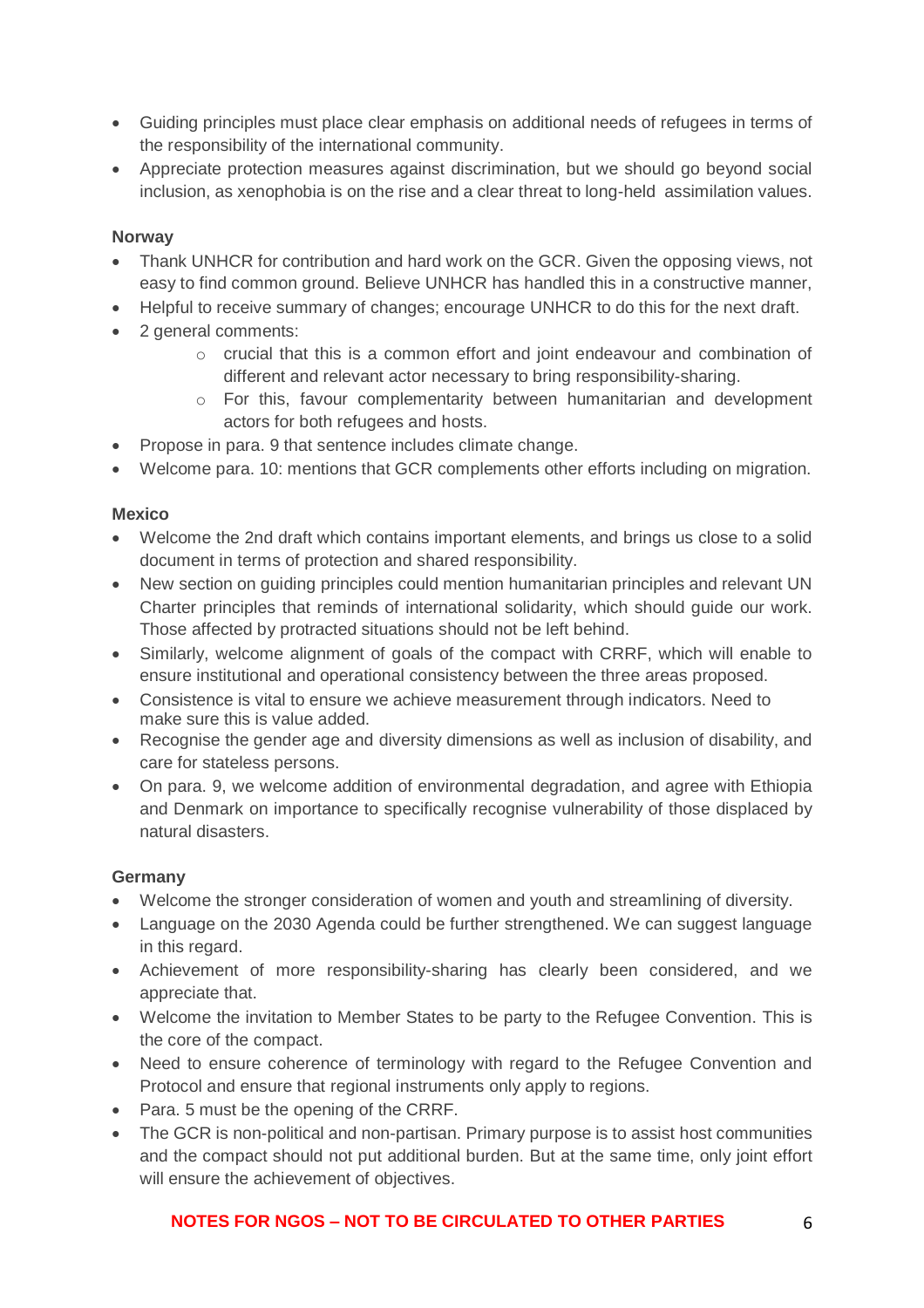- Appreciate that objectives have been aligned with the CRRF.
- We need to widen the support base if we are to mobilise political will of the international community to maintain protection and strongly recommend reintroducing the emphasis on strengthening national protection systems.
- To achieve the objectives, partnerships will be required while ensuring that humanitarian assistance is delivered according to humanitarian principles.
- Welcome strengthened language on prevention, but regret that the Platform on Disaster Displacement and the Nansen Initiative have been lost. These do not give rise to refugee status in international law.

## **Kenya**

- Need to connect this with ongoing development with refugees in the real world.
- Commend secretariat for the development of this draft, which is more balanced.
- Welcome increased equitable and predictable responsibility- and burden-sharing, and hope once at implementation stage, opportunities and solutions will follow through in good faith. This continues to be work-in-progress.
- Welcome the strengthening of the introduction section and alignment with the objectives of the CRRF to ensure coherence.
- Welcome language to address root causes and protracted situation in para. 9. Especially important as protracted situations have been going on for three decades.
- Para. 10: language is different for development assistance to countries of origin and seek clarification why this change was made in the formulation as compared to the first draft, which was directed towards calling on the international community for sustainable and voluntary return. The formulation in the section does not oblige the international community to privilege development assistance for countries of origin.

## **Sweden**

- In our consultations, we need to square circles as we have a few asymmetries to deal with.
- Important to realise why we are here: To find new and equitable ways of working for refugees. In this regard, the commitment of the NY Declaration must not be forgotten.
- Introduction reminds us of the guiding principles, not least the principle of non-*refoulement*. International human rights could be clearly mentioned as well and not just as what the compact draws on.
- Centrality of protection is important and must not be forgotten.
- Alluding to Volker, another principle: less is more. We should not have too long a text.
- New paras on children and social cohesion are welcome.
- Welcome references to complexity of displacement, which links with environmental degradation and natural disasters; emphasis on multi-stakeholder approach; age, gender and diversity mainstreaming; and gathering and sharing of good practices; as well as clarification on regional instruments and responsibility- / burden-sharing to track pledges.
- Thank colleagues for sharing their views. Chance to share positive narratives, as well as challenges that we need to face together. Let's continue towards this collective path.

## **Turkey**

• Thank the HC and UNHCR team for reflecting a variety of views.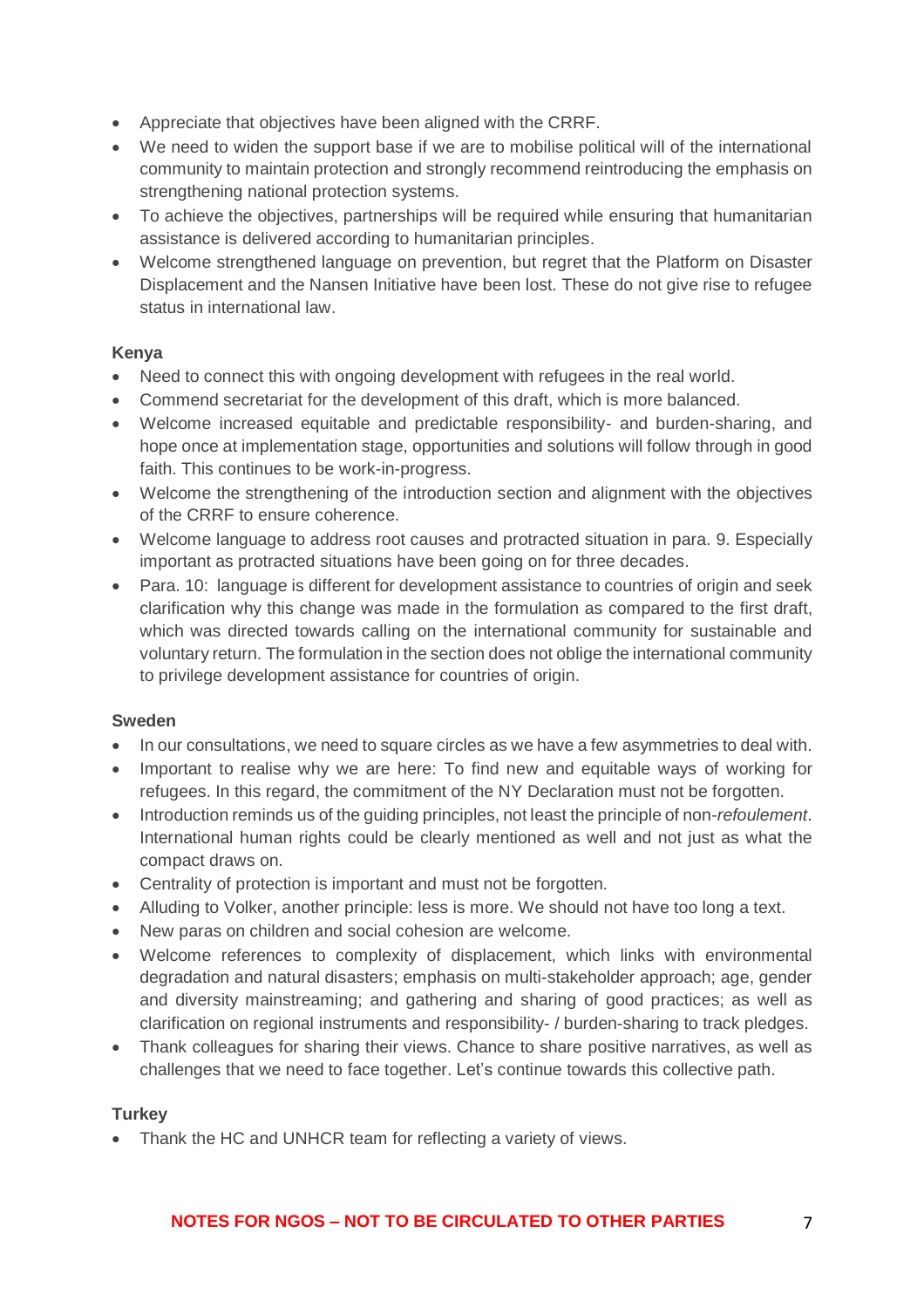- Since the adoption of the NY Declaration, a strong aspiration toward strengthening solidarity between refugees, to take this window of opportunity for concrete action to reach equitable and predictable responsibility- and burden-sharing.
- In the background, root causes paving the way for refugee movement are addressed. Persecution, armed conflict are grounds for refugee status, however, serious public disorder does not enjoy consensus. This needs to be brought in line with 1951 Convention.
- It is important to stick to NY Declaration language and include terrorism as cause of seeking refuge.
- Indeed, all instruments further reinforce the human-centred approach, but the working and substance of para. 6 moves into another dimension, goes beyond the non-binding nature. We recommend deleting para. 6.
- Another focus in the guiding principles could be the GCM. The 2 compacts present international cooperation frameworks that fulfil the mandate laid out in the NY Declaration.
- Streamlining the objectives of the GCR is appreciated and will be useful for follow-up also.
- We still stress the need to include the new way of working and complementarity between humanitarian and development action in the 2nd bullet of para. 8.
- References to UN reforms welcome as well as references to SDG are welcome. The GCR is key to achieving reduction of forced displacement.

## **USA**

- Pleased with the draft programme of action and appreciate the tone.
- Refugees and host countries are in need of support, and we need a collective push to expand the base of support and engage non-traditional donors, development and private actors to improve the way we respond to refugee emergencies worldwide, and also for equitable and predictable responsibility-sharing.
- Para. 4 is not legally binding, but finds balance between existing refugee protection regime and the need for more contributions.
- Updated document now provides clear principles and gives us a shared vocabulary. Appreciate that Para. 5 includes humanitarian principles and regional refugee instrument.
- Para, 7 heeds the call to add language from CRRF. We actively engage with host countries which put in place CRRF.
- Support objectives including easing pressure, promoting refugee self-reliance, expand third country solutions and support countries of origin for voluntary repatriation.
- Seek focus on effectiveness and efficiency on refugee response that does not increase bureaucracy and does not add burden and create overlapping processes, but offers new tools for better response.
- Urge more on protection from sexual exploitation and abuse and trafficking.
- Support the process. This is becoming a useful roadmap to implement refugee response.

## **South Africa**

- Express thanks to the HC for the opening address and Volker Türk for presenting the draft.
- On the background, appreciate relevant references to international refugee instruments and regional instruments like the OAU Convention. They encapsulate the fundamental principle of non-*refoluement*.
- We note with concern reference to regional laws in para. 1. This must be replaced with regional instruments to avoid confusion.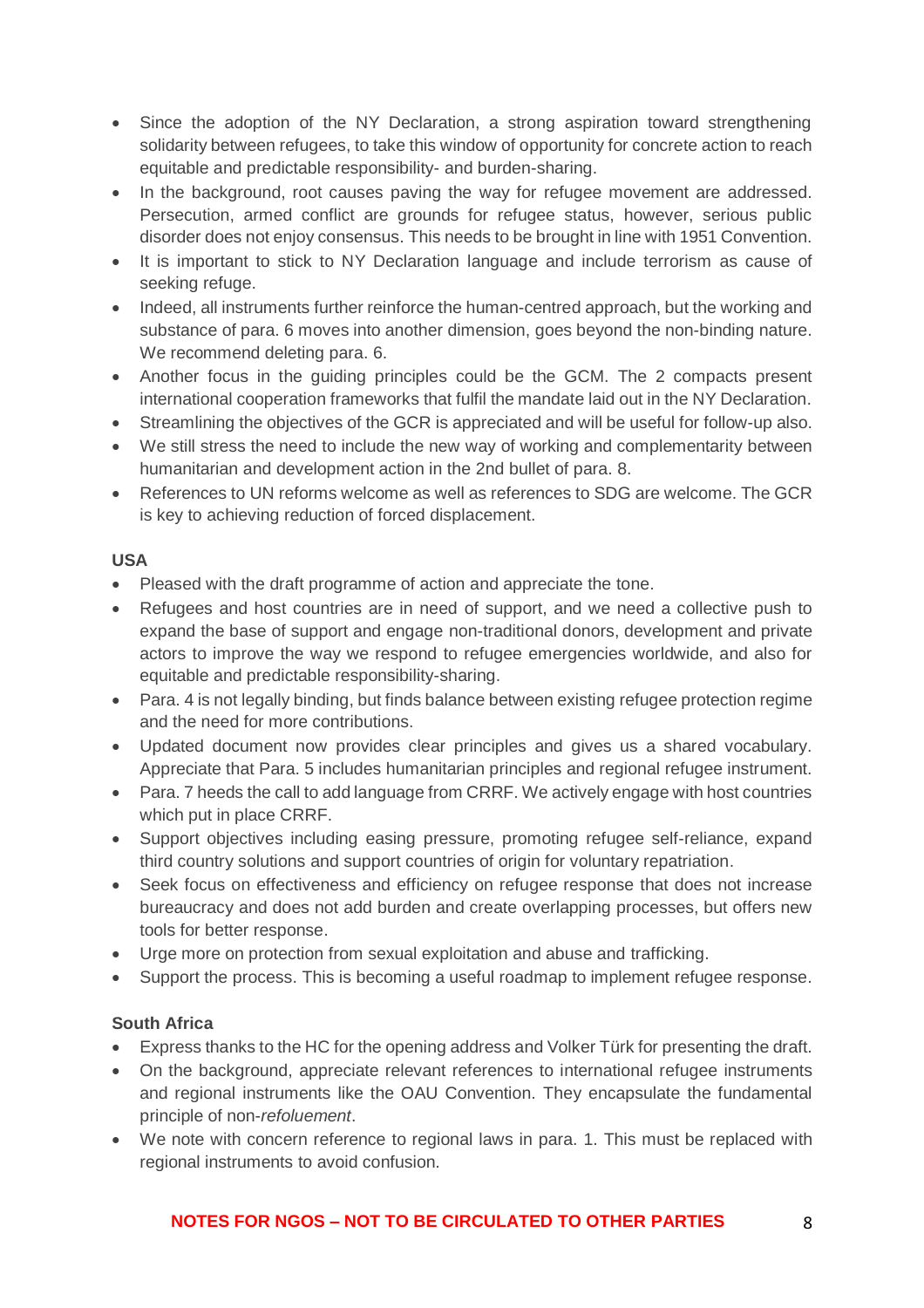- Para. 3 could be contextualised with existing laws and experience gained through operational CRRF experience. Underscore the relevance of international law when dealing with this para.
- Request the deletion of the word '*dedicated*' in para. 4.
- Welcome quiding principles: these could be further strengthened by alluding to principles in the NY Declaration that all measures must take into account national priorities, policies and laws. The GCR should respect national sovereignty at all times.
- Welcome inclusion of the 4 CRRF pillars. For South Africa, the success hinges on progress made on all 4 pillars. This should measure and support all 3 bullet points in para. 7.
- In para. 10, welcome references to end discrimination based on race among others. However, relevant international conventions (e.g. Durban Declaration and Programme of Action) should also be included in the footnote.

## **France**

- Thank the HC and comments made by Member States in the previous consultations.
- This is a more balanced draft, which will promote collective responses.
- Satisfied with efforts made to clarify the GCR is based on established legal principles; welcome strong reference to non-*refoulement* and fundamental legal instrument that promote protection.
- Engagement of all stakeholders is crucial in para. 3, and welcome that this encompasses a number of stakeholders including the Red Cross, refugees and hosts.
- References to the need to look beyond States historically contributing should be further strengthened.
- On voluntary contributions, would like to recall that the this a non-partisan and non-legally binding document. Implementation will depend on the political engagement of States.
- Welcome new formulation on para. 9 to prevent and address root causes. Note references to IDPs and environmental degradation and natural disasters, which might interact with root causes, but are not the cause, and not an excuse for not respecting UNHCR mandate.
- Welcome the fight against discrimination; this is indispensable. Protection of human rights should be pursued.

#### **Ecuador**

- Pleased to see the new draft covers various proposals made by States. It is stronger and based on international and regional protection regimes.
- On-going concern: we have already insisted on the reference to harmonise the 2 global compacts, and again forced to address this as we have not seen in both text how complementarity will be guaranteed. There are interlinkages that need to be considered in a complementary way to address the needs of migrants and refugees.
- They address different aspects of mobility regardless of reasons of voluntary or forced nature of displacement. Migrants have the right to enjoy human rights.
- Recognition of refugee status is a special protection guaranteed in the 1951 Convention. Asylum-seekers use the same means to access host States and lack of designation hampers the effectiveness of both documents. Both documents need to identify that they require protection.
- The 2 compacts are complementary and therefore harmonisation will allow need to address xenophobia and discrimination. It will also provide greater protection for children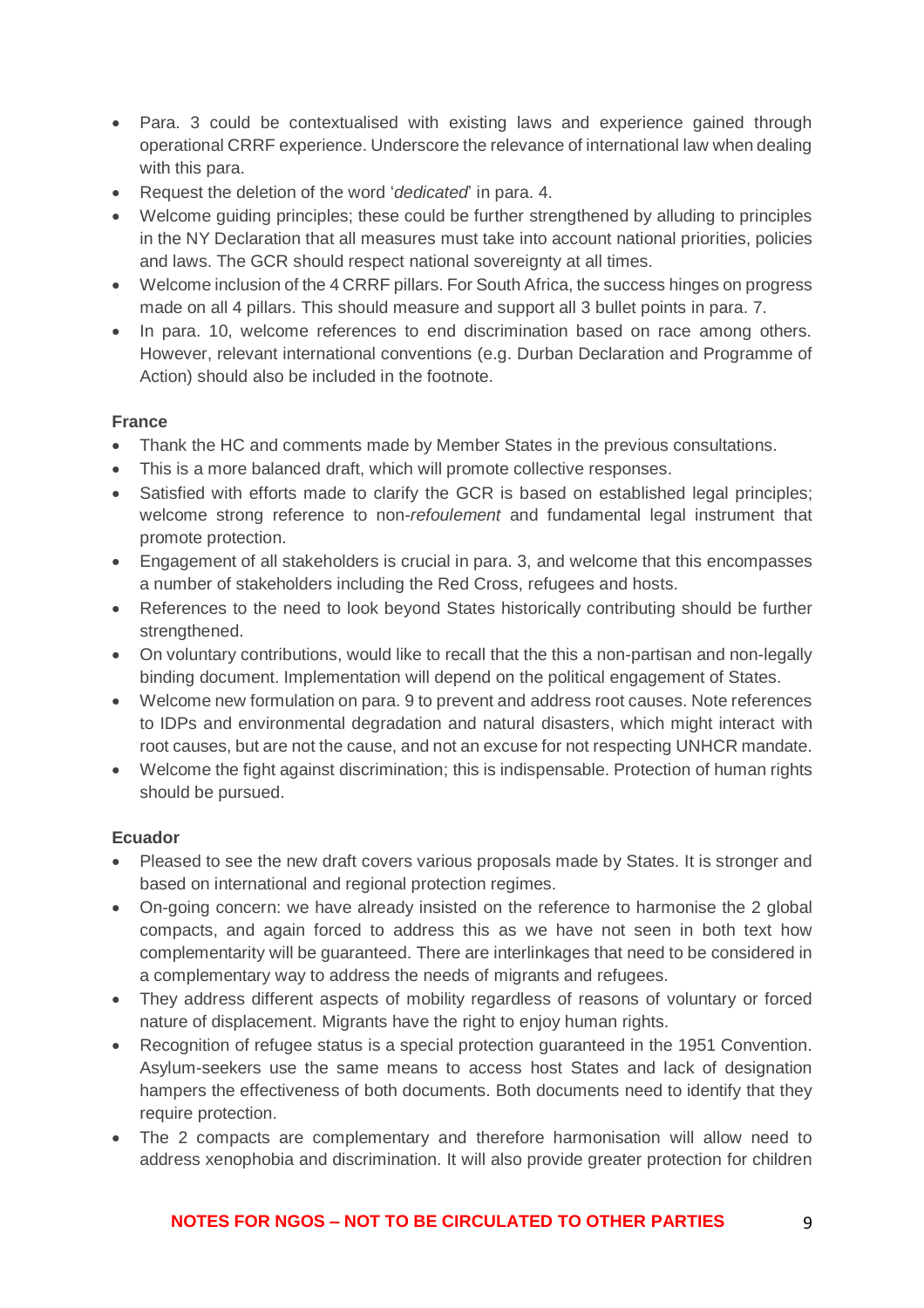and women, and those vulnerable. We reiterate the need for explicit complementarity between both compacts, and this should be reflected in both texts.

#### **Italy**

- Appreciate the focus on fundamental principle of solidarity and humanity, and the centrality of protection as recalled in para. 5 in the people-centred approach.
- Welcome objectives in para. 7, and believe these are well-balanced. Highlight the need to alleviate burden on host communities and enhance protection and socio-economic conditions of refugees.
- Appreciate strengthened links and complementarity between humanitarian and development assistance and the need to further broaden the support base. Welcome increased focus on host States that has been adopted.

## **Pakistan**

- Thank UNHCR for convening the consultations, and welcome the much-improved draft that incorporates various views. Our hope is that collective efforts will bring predictable and equitable protection and assistance to refugees.
- As the draft evolves, strong need for consistency and coherence arises, as divergences reduce its strength.
- In para, 1, our preference is for opening line from the previous draft. Appreciate strong reference to challenges faced by host countries.
- Could refer to experience gained through CRRF.
- In general, support para. 4, but could add, "in keeping with national regulatory frameworks" regarding engagement with stakeholders.
- In para. 5, reiterate responsibility- and burden-sharing must be predictable.
- In para. 7, welcome the 4 CRRF pillars. Objective of filling funding gaps could be introduced to measure achievement of objectives.
- In para. 7, last bullet point, 'voluntary repatriation' could be added after 'durable solution'.
- In para. 8, 2nd bullet point is not taking into account additionality of development cooperation. This should be added.
- Placing environmental degradation and climate change under countries of origin suggests these are root causes of refugee movements.

## **UK**

- Welcome clarification on responsibility-sharing mechanisms and the current approaches continues to be the right one. UNHCR is managing to incorporate this.
- Important to support host communities, not increasing demand on them, and vital for international support to direct resources.
- Not to lose sight of comparative approaches. Delivering collective outcomes will be key to the success of the compact.
- Welcome the focus on partnership which will be useful for refugee protection. Vital to engage non-traditional donors, and draft has set the base to do this.
- Need to be clear on definitions and terminology in framing the scope of the GCR.
- Welcome age, diversity considerations as well as focus on women and disability.
- Good focus on fragile countries and urge to follow this.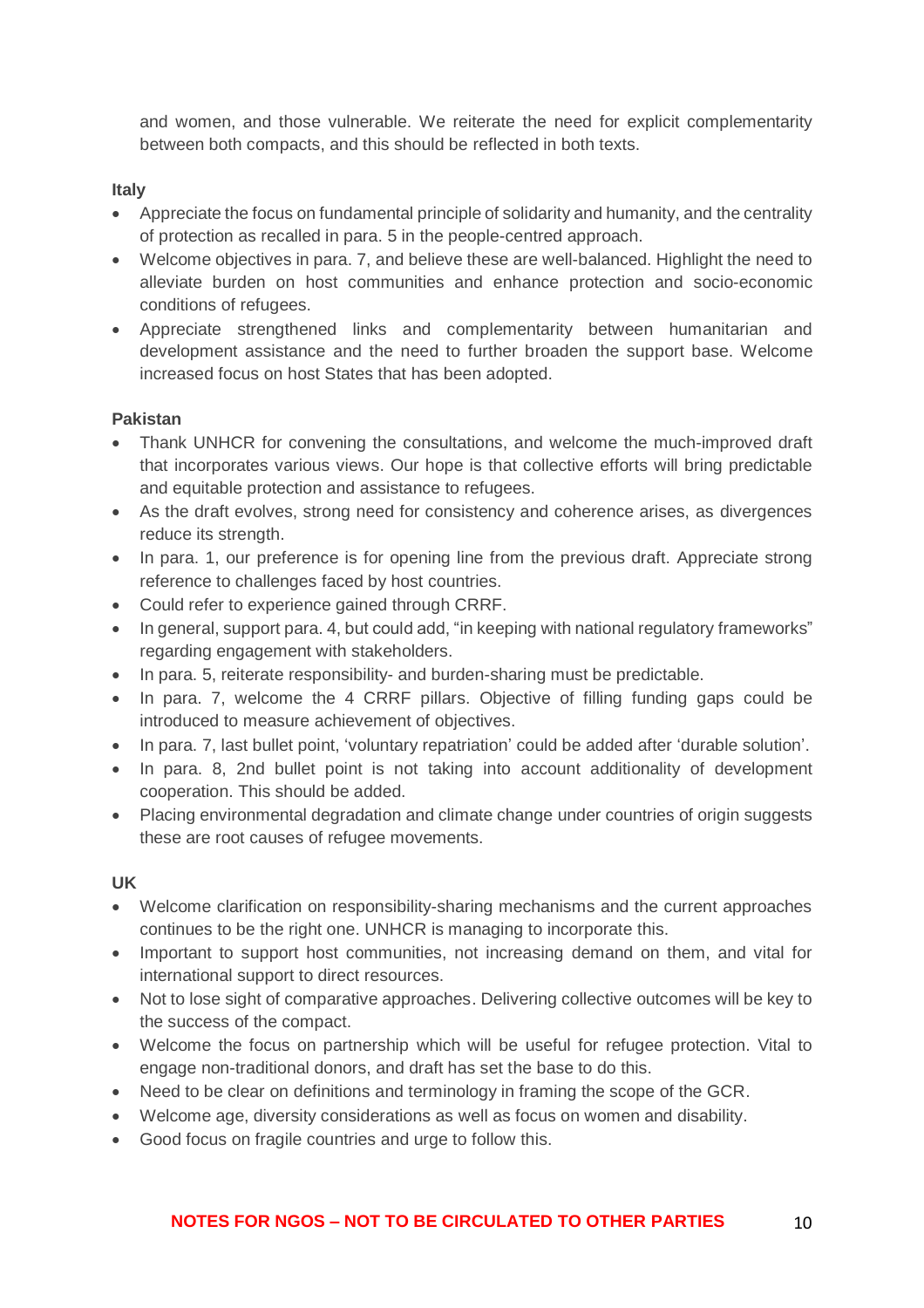- Need to broaden the support base means need to include regional financial institutions and private sector. World Bank engagement on forced displacement is a major important first step.
- Important to capitalise on local and national systems as well as initiatives that benefit host countries. Where countries are deeply indebted, financing should be provided in grants.
- Not just about more support, but also better support in terms of long term and unearmarked funding. Therefore, the compact must speak to humanitarian and development action within framework in which both operate.

## **Colombia**

- Attentive to UNHCR's work and this reflects in the improved 2nd version of the draft.
- We have 3 comments:
	- o Para. 4: important to establish greater clarity to implement the GCR. This is nonbinding and voluntary, but this does not mean we do not generate specific contributions and requite international community to commit.
	- o Objectives in para. 7: grateful that these are along the lines of CRRF. But language on measuring progress might in some way be a reformulation of shared objectives. Measuring progress would be more related to follow-up and indictors in chapter 4.
	- o Para. 8: new references to humanitarian and development assistance is fundamental as is also done in para. 71. Essential to clarify that additional resources from development should not bring conditionality.

#### **Japan**

- Clear references to objectives and measures to be mobilised through GCR, and additions reflect comments from previous consultations. Appreciate the summary paper.
- Overall reflection: appreciate addressing root causes, and welcome cooperation and complementarity between humanitarian, development and peace-building.
- Welcome calls on all States to engage in such cooperation.
- Appreciate that gender and children dimensions are further strengthened.
- Establishes responsibility- and burden-sharing mechanisms. We consider the document non-binding, but important that it reflects strong aspiration of the international community.
- Objectives can only be achieved by collective efforts of all.

#### **Sudan**

- Endorses statement by Uganda and efforts that led to this new version, which welcomes the efforts of host countries in terms of potential and capacity. This means there are differences in needs, and these must be borne in mind, because it is not possible to put all countries at different stages of development on the same level.
- New commitment should bear in mind the rights of refugees in a way that takes into account the priorities of transit and host countries.
- Good to open discussion on lasting solutions to urgent situations and existing crises.
- There continues to be ambiguous provisions in the GCR, for example, policies of non*refoulement*, legislation and national sovereignty, all of this requires specific definition for it to be applied in light of the voluntary nature of the compact.
- There are mentions of obstacles to effective solutions to refugee crises, related to root causes that may lead to displacement, which might include climate change and political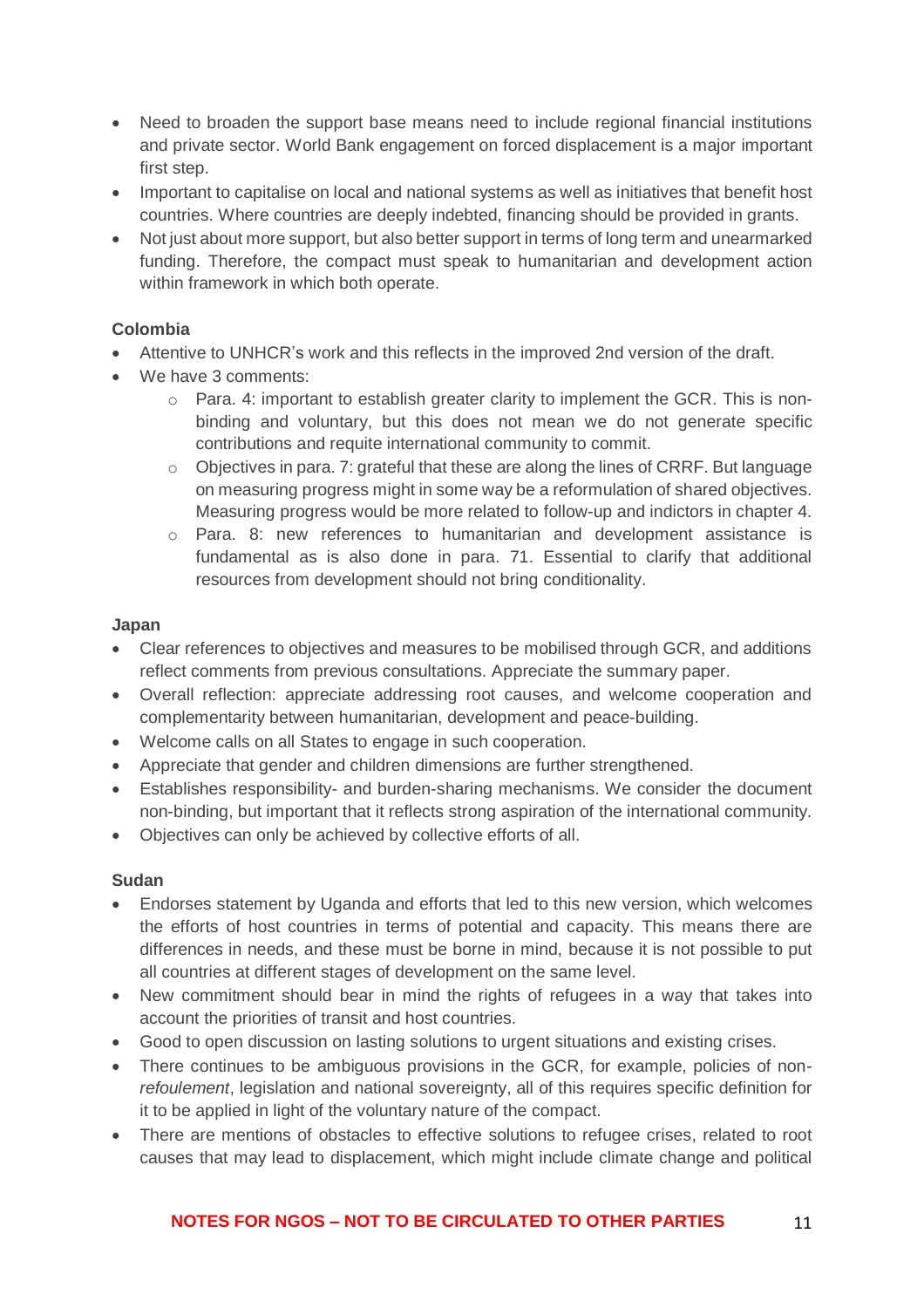factors. But addressing root causes is not UNHCR's work. Thus, large parts of our discussions are focused on 2ndary effects dealing with consequences of refugee flows.

• Another problem is the voluntary nature of the GCR, which means this will not lead to new legislation or mechanisms, and we will go around in circles. The most realistic objective to reinforce existing laws and regimes that govern the situation of refugees is to make this more effective and coherent.

#### **Denmark**

- Take note on many important changes in the draft including references to track obligations, and seek to better balance between Part A and B. But some valuable elements have been left out in the process.
- Underline the NY Declaration's call to foster collective responses and outcomes for refugees and host communities.
- Would also want more details on how to monitor responsibility- and burden-sharing and quality and efficiency of refugee response.
- Welcome references to CRRF; suggest clarifying if this will be fully incorporated in the GCR.
- The key aspiration of the GCR should not just cover the international community and must refer to comprehensive measures that are required by all stakeholders.
- We welcome references to specific refugee protection instruments and humanitarian principles. However, the NY Declaration and current GCR draft call for comprehensive responses that cut across the humanitarian, development and peacebuilding divide.
- Important to have cooperation among Member States, and with local and international actors. We must engage all parts of the international community to secure the necessary burden-sharing.
- Welcome age, gender and diversity considerations and efforts to mainstream gender, although some gaps remain.
- Critical that refugee participation is better reflected.
- Welcome references to urban refugees, although this must be unpacked to reflect reality in many displacement situations.

## **Venezuela**

- Note the new section on quiding principles.
- Treatment of migrants and refugees is governed by separate legal frameworks, and by 2 compacts. GCR is not about mixed flows and reference to these situations contained in paras 12, 29, 57 should be deleted.
- While the compact is non-political, it is important to put in place a mechanism for fair distribution of burden-sharing.
- Concerned by balance between internal and external factors in refugee movements. Note there is no express reference to external reasons such as foreign aggression and lack of compliance with UN charter.
- Ask that resolution 46/182 is also incorporated in the text.
- Coordination between humanitarian and development actors should be part of guiding principles.

## **Estonia**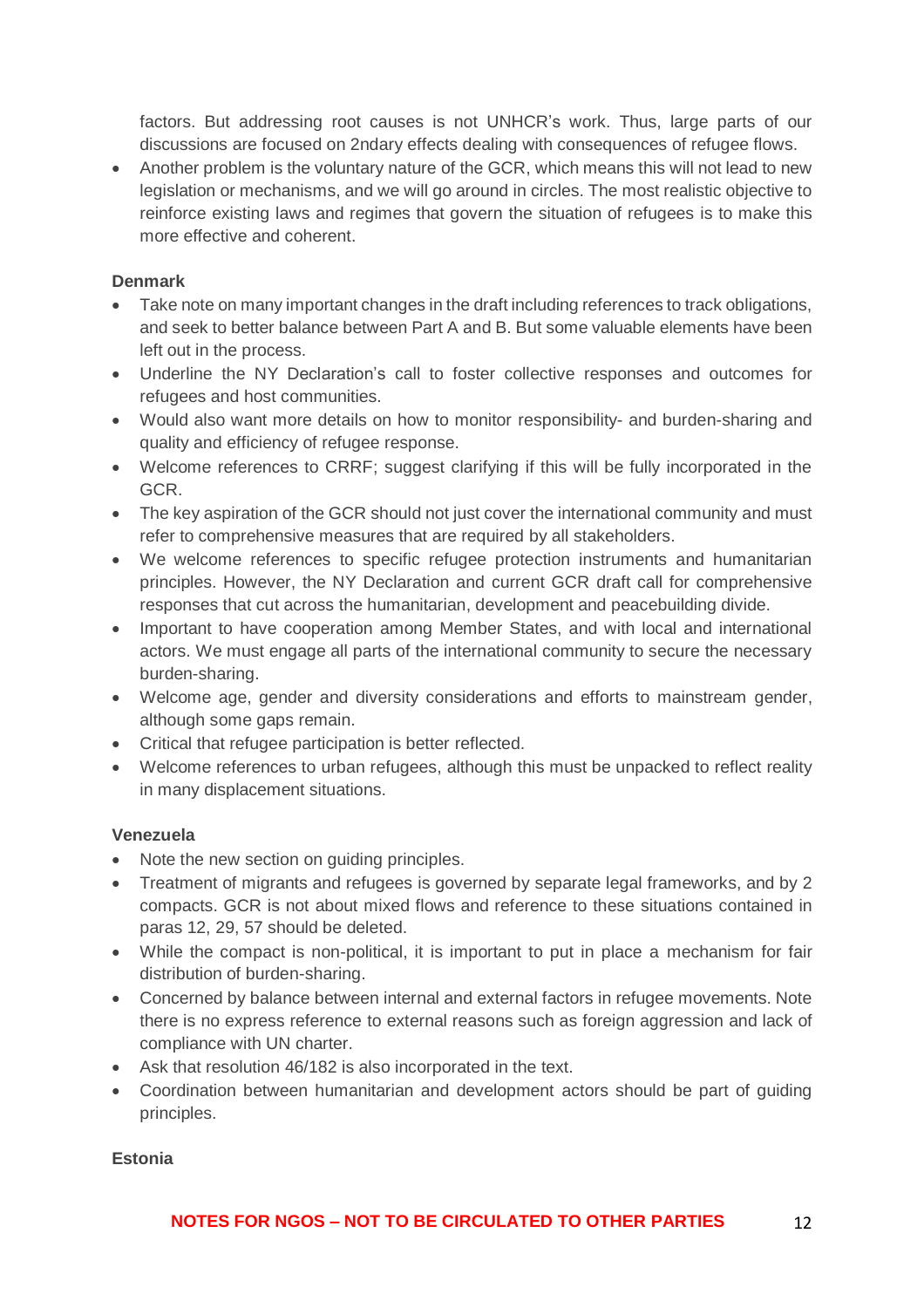- Find the revised draft clearer, and appreciate more elaboration of responsibility-sharing mechanisms and new sections on children, gender and social cohesion.
- Welcome the follow-up section and the clear role of UNHCR.
- In section 1, appreciate reformulation that supports clear definition.
- Para, 4: appreciate the legally non-binding nature and that contributions will take into account national realities, and encourage further language on the mutual nature of efforts throughout the text.
- Appreciate the renewed structure, and reference to humanitarian principles.
- Suggest further reflecting the nature of the GCR to mirror the political will to address refugee needs with a renewed commitment.
- Under objectives, note loss of national protection systems, this could be strengthened to reflect the people-centred approach and integrate refugees in strengthening.
- Welcome that references to the 2030 Agenda were maintained, but could be strengthened.
- Welcome focus on prevention and root cases, and this is in line with UN reforms too. But important to ensure coherence with reforms, and more should be said related to this.
- Promotion of human rights could also be strengthened.

## **Switzerland**

- Welcome 2nd version, which is a good summary of comments.
- Welcome bolstering of gender and diversity, participation of refugee and hosts, references to humanitarian principles and local Red Cross as well as new para. on children and social cohesion; also welcome clearer and better language on burden- and responsibility-sharing and follow-up arrangements.
- The compact is becoming increasingly substantial and important for States to reaffirm legal instruments that form the basis of refugee protection.
- Refugees should be at the heart of the compact; the individual-centred approach has been weakened and this focuses more on States.
- Deletion of strengthening national protection systems is regrettable. Refugee protection should become an indicator of success for the GCR. CRRF affirms better protection and support for host communities and States. This language should be included in para. 7.
- While the GCR is not legally-binding and remains voluntary, this should not contribute to weakening the protection regime. Non-*refoulement* remains applicable whatever the capacity.
- Para. 1: regret the deletion of environmental degradation; rather than expand the definition, it reflected the actual realities on the ground.
- In last sentence of para. 10, prefer inclusive language with regard to discrimination rather than an exclusive list for the grounds of discrimination.
- We have all shared interest to benefit refugees and we will support the adoption of the compact by consensus.

## **Iran**

- Appreciate UNHCR efforts on draft 2, and recognise the positive amendments. However, we remain concerned and that our main views have no reflection in the current text.
- Para. 1 defines refugees in line with the 1951 Convention without confusion with regional instruments.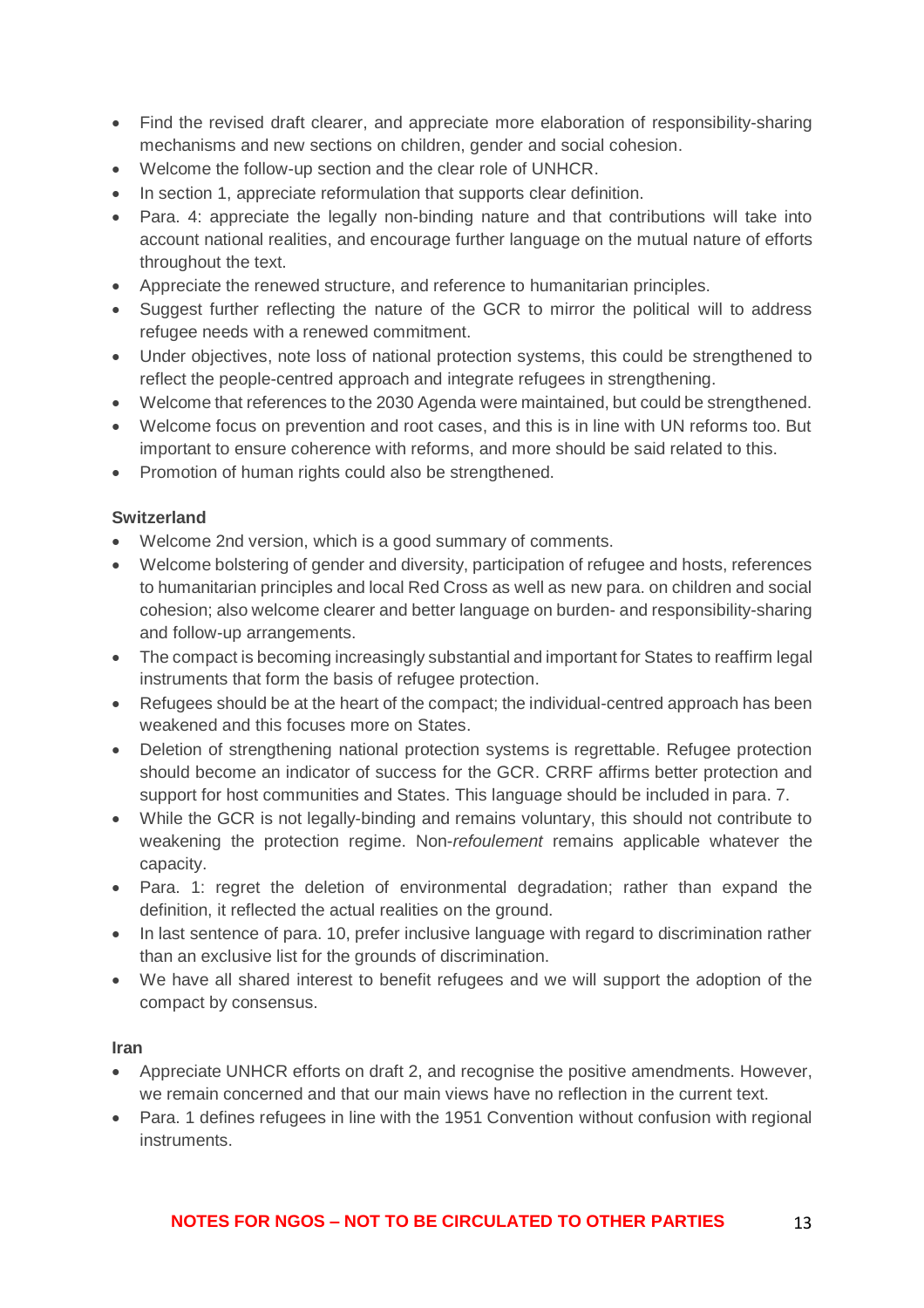- Mentions that it is vital to translate international cooperation into concrete action, yet the text does not go from aspiration to determining the modalities for change. No real mechanism to systematise international solidarity and avoid politicisation. This issue must be addressed.
- If the GCR is not binding, then just like migration, refugee movements must be managed in an orderly and regular manner and we need to end existing double standards in refugee protection. The GCR would thus have to guarantee freedom of movement for all asylumseekers or force all countries to host their fair share of refugees. If the GCR approves multilateral and bilateral means for circumventing the rules, then it should be specified that host countries can stop refugees at their discretion.
- Welcome reference to CRRF objectives, which are general and must be accompanied with a set of measurable targets. Without targets the GCR cannot bring any added value.

## **Korea**

- Welcome 4 points:
	- o UNHCR endeavoured to integrate comments by all States, including avoiding duplication and burden.
	- o Welcome emphasis on national ownership and ensuring sustainable responses to refugee crises.
	- o Increased multi-stakeholder approach and clear role of relevant stakeholders and inclusion of parliamentarians and Red Cross.
	- o Improved coherence reinforcing links between different sections between Part 3 A and 3 B.
- We recognise the introduction includes a clear demonstration of normative and legal norms and creates guiding principles on which the GCR draws while affirming humanitarian principles and non-*refoulement* and how responsibility-sharing mechanisms work including the support platform.
- We welcome assistance to countries of origin, which respect linkages between humanitarian assistance and enabling conditions for voluntary repatriation, also engages private sectors
- We welcome the 3-year strategy for resettlement. As a new resettlement country, we look to support and cooperate with UNCHR.
- Follow-up needs more development to secure our full support. We appreciate sharing of information regarding the development of indicators and outcome of GCR, and how quality socioeconomic conditions can be reflected in measuring those figures.

# **Netherlands**

- Draft 2 benefitted from joint comments, and many constructive ideas have found their way in the text, which has been strengthened. We feel this is a good step in the right direction.
- Hope these changes will help to achieve the common goals for responsibility-sharing.
- Appreciate the much broader set of stakeholders, and we are encouraged to see a growing number of States engaging.
- But some key elements (e.g. centrality of protection and mutually reinforcing contributions) have become less prominent. We warn against limiting language on human rights.
- UNHCR explanation on 'mutually reinforcing contributions' was useful. Genuine cooperation goals can be achieved in a mutually reinforcing manner through inclusive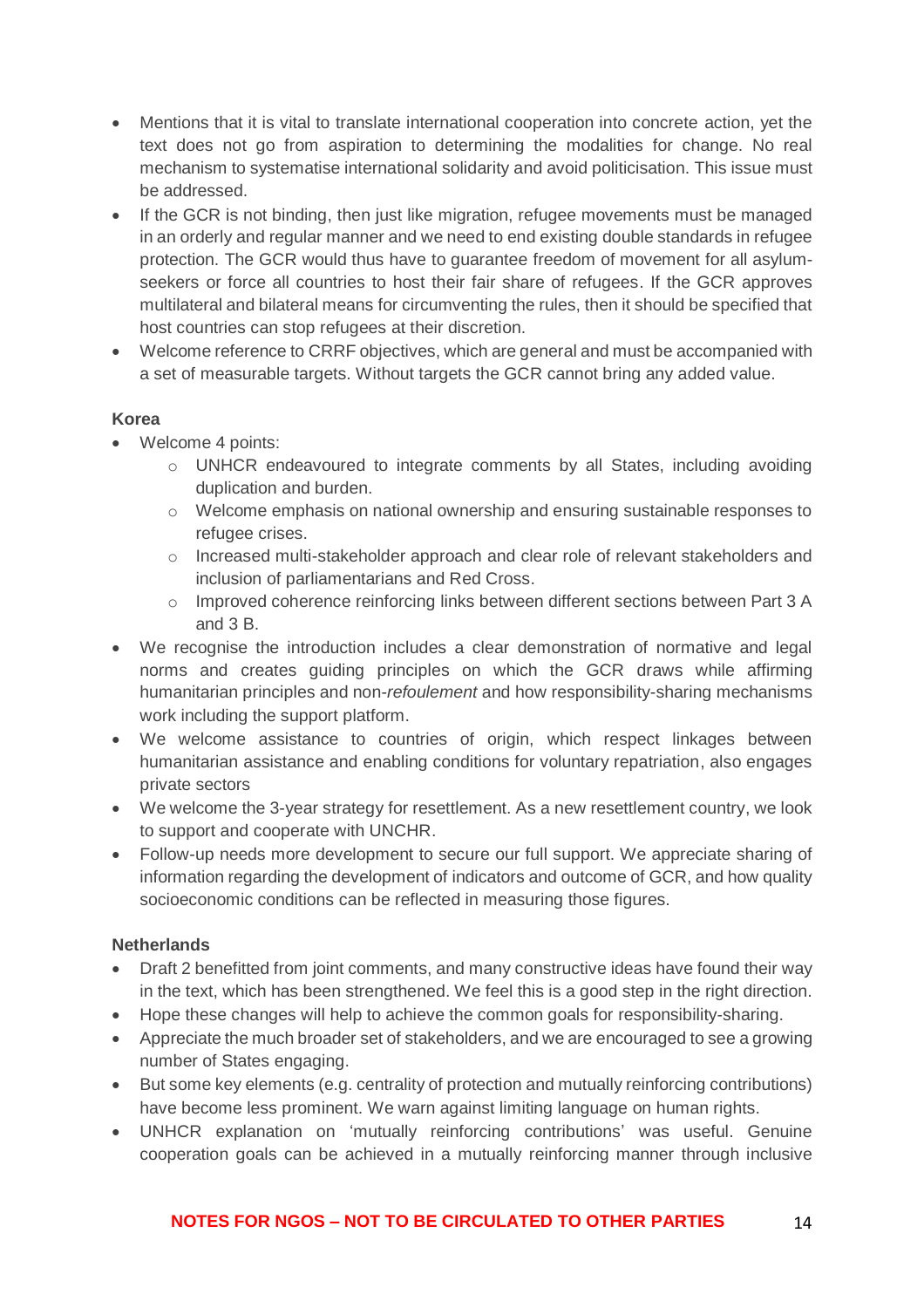policies matched with financial contributions. The ideal behind this term remains strongly embedded in the GCR.

## **Botswana**

- In introduction para. we welcome the focus on economic and development challenges of developing and middle-income countries hosting refugees. Appreciate additional language on the different capacities among States.
- Welcome quiding principles.
- On the programme of action, we require clarity on 'other contexts as may be appropriate'. Footnote 9 of Draft 1 must be re-introduced to remove ambiguities.
- Appreciate linkages to racial discrimination. Para. 12 of Draft 1 captured this and would like this to be retained.
- On para. 17, would like clarification on the term 'good faith and common trust'.
- On regional arrangements, would request to remove '*where appropriate'* in line 3 of para. 30 to ensure regional processes are not side-lined.
- Important that key tools of responsibility-sharing are inclusive of protracted situation and recommend keeping this in line with para. 28 of Draft 1.
- For durable solutions, good to use development assistance but should provide no conditions.
- On data and evidence, would like to see addition of protracted situation in assisting hosts.
- Unique challenges of protracted situations are included in ExCom Conclusion 109 (2009).

## **Austria**

- Welcome the revised GCR draft; continues to be a considerable improvement, and very comprehensive. We, however, may need to streamline the text to keep it readable.
- Pleased to see humanitarian principles as well as the centrality of protection in para. 5. Welcome para. 7, and that it corresponds to CRRF.
- Prevention of root causes is important, as is combatting discrimination based on gender, race and promoting fundamental freedoms for all.
- To tackle root causes upholding international human rights law and alleviating it in line with SDGs is important. This would merit additional language. One of the major root causes is the fact that today's wars are being fought in cities, in populated areas.
- To do this, not only UNHCR, but all UN agencies must be mobilised to make sure the GCR is mainstreamed across all policy areas.
- Agree with responsibility- / burden-sharing mechanisms including national and regional arrangements, global refugee forum, solidarity conferences. Pleased with revised language on funding, references to preventing fraud and ensuring interlinkages between humanitarian and development actors to support countries of origin and host countries.
- On solutions, adjustments on voluntary repatriation are welcome.

## **India**

- Thank UNHCR for the 2nd draft and organising this consultative process as well as the presence of High Commissioner and the summary document.
- The process of negotiation must remain State-led and transparent. Only this will ensure ownership and operationalising to bring about genuine responsibility sharing.
- Purpose is to respond to large refugee movement and ease pressure so the compact must be operationalised through voluntary and dedicated contributions, not just based on a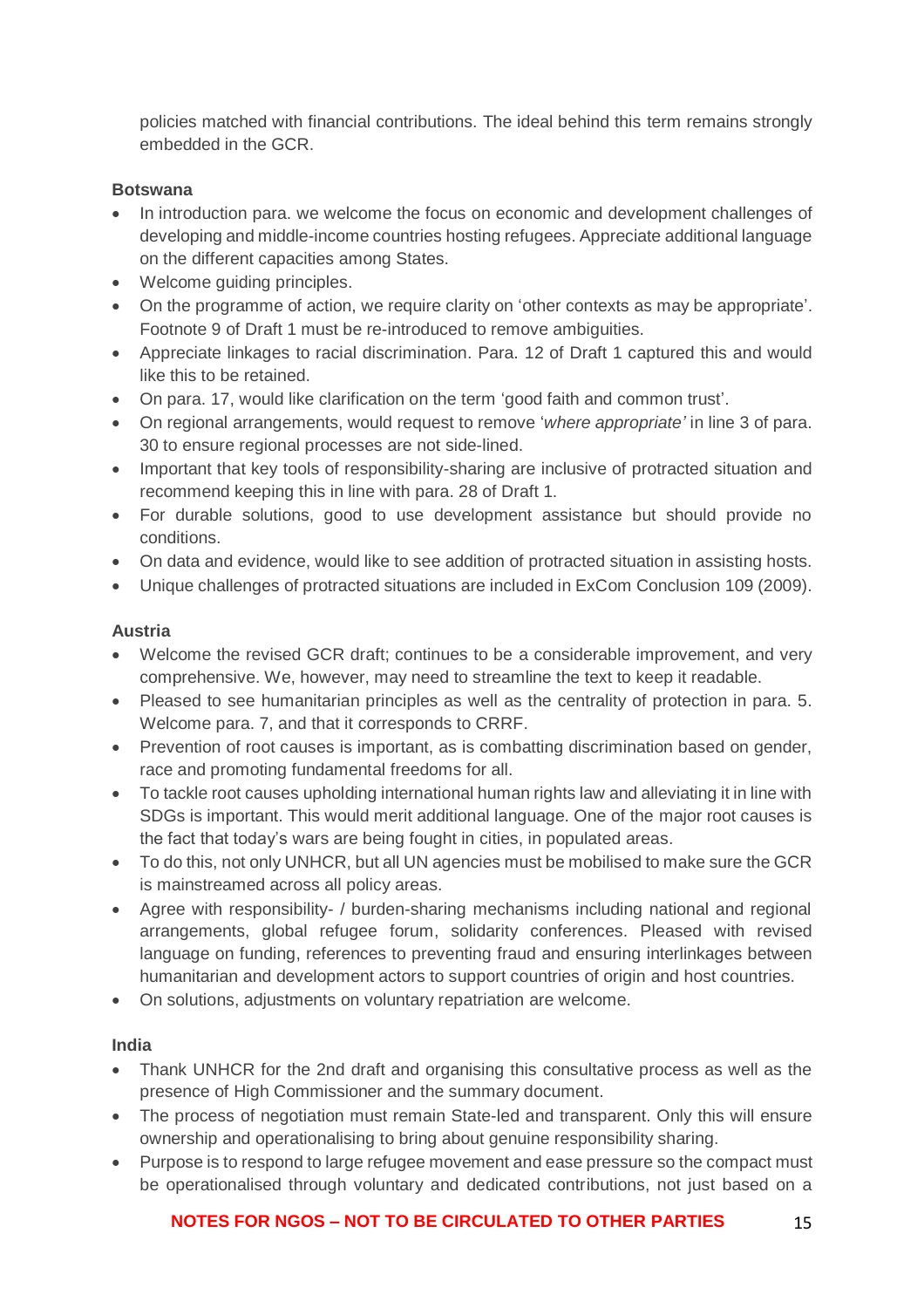State's development capacity, but also in a manner consistent with States' rights under international law and taking into account different national priorities including development.

- Text could be further simplified; reduction in footnotes is appreciated.
- Do not appreciate inclusion of processes that are not endorsed by a majority of States.
- Grand Bargain commitment, particularly regarding local responders, must be retained, and these could be reflected in the guiding principles, especially on supporting local capacity.
- Most refugees are hosted in developing countries. Countries not part of the Refugee Convention also face protracted refugee situations and recognition of their role is welcome.
- Reiterate India's commitment, a generous host and not source of refugees. Will continue our constructive engagement.

#### **Russia**

- Thank UNHCR for providing us with a more balanced draft 2 of GCR and for including many comments.
- Commend inclusion of humanitarian principles, and would like to see UNGA Resolution 46/182 in the body of the text, and not just in footnote.
- Need clear emphasis on State sovereignty consistent with international law, national ownership and leadership. Like mentions of national legal frameworks, policies and priorities.
- UNHCR must stick to its mandate established in UN resolution 428 in 1950.
- In para. 4, would like to insert 'voluntary in nature' after 'legally non-binding'.
- Do not understand the use of the word "dedicated", and propose to delete it.
- Request deletion of the 3 bullet points in para. 7. This must be discussed under indicators.
- In para. 9, no mention of external drivers of refugee movements like foreign aggression.
- Rule of law should not just reflect national legislation but also international law.

#### **Somalia**

- Thank UNHCR for continuous support to Somalia and for a draft incorporating several views and contributions.
- GCR is a unique opportunity to address large movements, both protracted and new situations and therefore build a consensus document to lead in the right direction.
- Today movement of persons of concern is a significant challenge, and the draft's focus on reinforcing solidarity among States is a positive step.
- The GCR look at protection, assistance and integration with the ultimate goal to find durable solution, allow refugees to rebuild their lives, respond to their needs, support for countries of origin having significant number of returnees and limited capacity.
- Continuing to improve voluntary repatriation is welcome, and using tripartite agreement to support and ease the pressure is a positive step.
- We welcome age, gender and diversity concerns, and hope to tackle their specific needs.
- What is important aspect for refugees is the living standard, whether they are displaced in their host countries or returnees, inclusion without discrimination in host States with protection and access to basic services to become productive and self-sufficient is essential. This is a mechanism to progress and believe we are in the right trajectory.
- Addressing root causes is the main element that can support people to stay at home by improving situation in countries of origin through development efforts in their own countries so that they do not flee in the first place.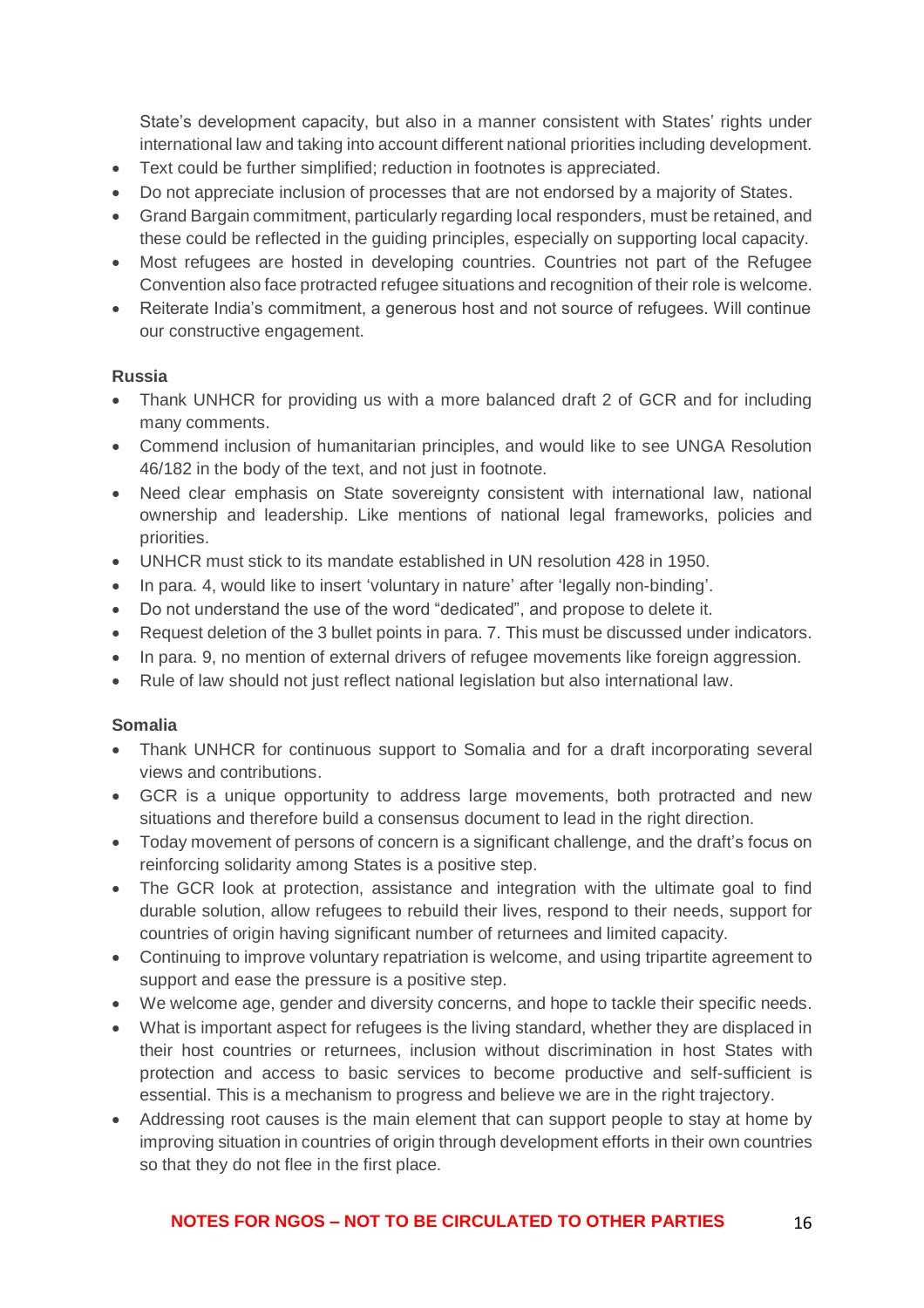## **Canada**

- Welcome Draft 2 and value the effort.
- Value continued effort to achieve consensus of the goals of the NY Declaration.
- Pleased with references to CRRF, but would appreciate greater clarity on objectives and why strengthening national protection systems has been removed.
- Also support efforts of UNHCR pending durable solutions, and how these can be measured. Stand ready to support.
- Welcome guiding principles; we regret that 'mutually reinforcing contributions' has been removed and our view is that this lies at the heart of increasing international cooperation, and we hope alternative text can be found that can capture this idea.
- We welcome AGD considerations and how these have been mainstreamed.

## **Jordan**

- Thank HC for his remark and Volker for the explanations. Commend UNHCR for listening.
- The current text is improved. We are encouraged by the constructive spirit of engagement to develop more equitable and predictable burden-sharing in dealing with large crises and protracted situations. This should establish more effective responses.
- We appreciate that the HC mentioned that host countries are the biggest donors.
- On first part, para. 1, we note definition of refugee expands the actual definition. Jordan believes this should not expand beyond the 1951 Refugee Convention. We suggest adding after the 2nd sentence "require international cooperation and assistance" and refer to host communities in the last line of the para.
- Para. 2: add NY Declaration reference to States hosting large number of refugees.
- Para. 3: suggest including 'intends to establish' instead of *'*establishes' in 2nd line; ask to delete 'more equitable' in 3rd line; suggest that local actors work in alignment with States.
- Para. 4: suggest adding 'in line with national law and priorities' and deleting 'levels of development'.
- Paras 5 and 6: remove regional legal framework and qualify that they apply only to their own context. In line with national laws and priorities; with regard to the phrase 'voluntary nature, while not legally binding, yet represents a strong aspiration'*,* we need to be careful not to insinuate that the principle of burden-sharing is simply an aspiration.
- In reference to stateless persons, suggest adding 'where applicable'.
- Para. 7 is good, and suggest in 1<sup>st</sup> bullet to replace 'hosting' with 'resettling refugees' and adding 'other humanitarian admissions'.
- Para 9: end of 4<sup>th</sup> line in 2nd sentence: suggest adding 'as well as work on repatriation'; suggest deleting 'environmental degradation and natural disasters interact with refugee movements'.

# **Brazil**

- Welcome reference to relevant actors in para. 3 given the need to ensure broad engagement, and suggest that it is not limited to interested stakeholders. Development challenges must be taken into consideration with regard to voluntary contribution, but do not support classification among developing countries.
- Welcome guiding principles; appreciate reference to the 1984 Cartagena Declaration.
- Reference to combatting all forms of racial discrimination should also be included, as called for in the NY Declaration.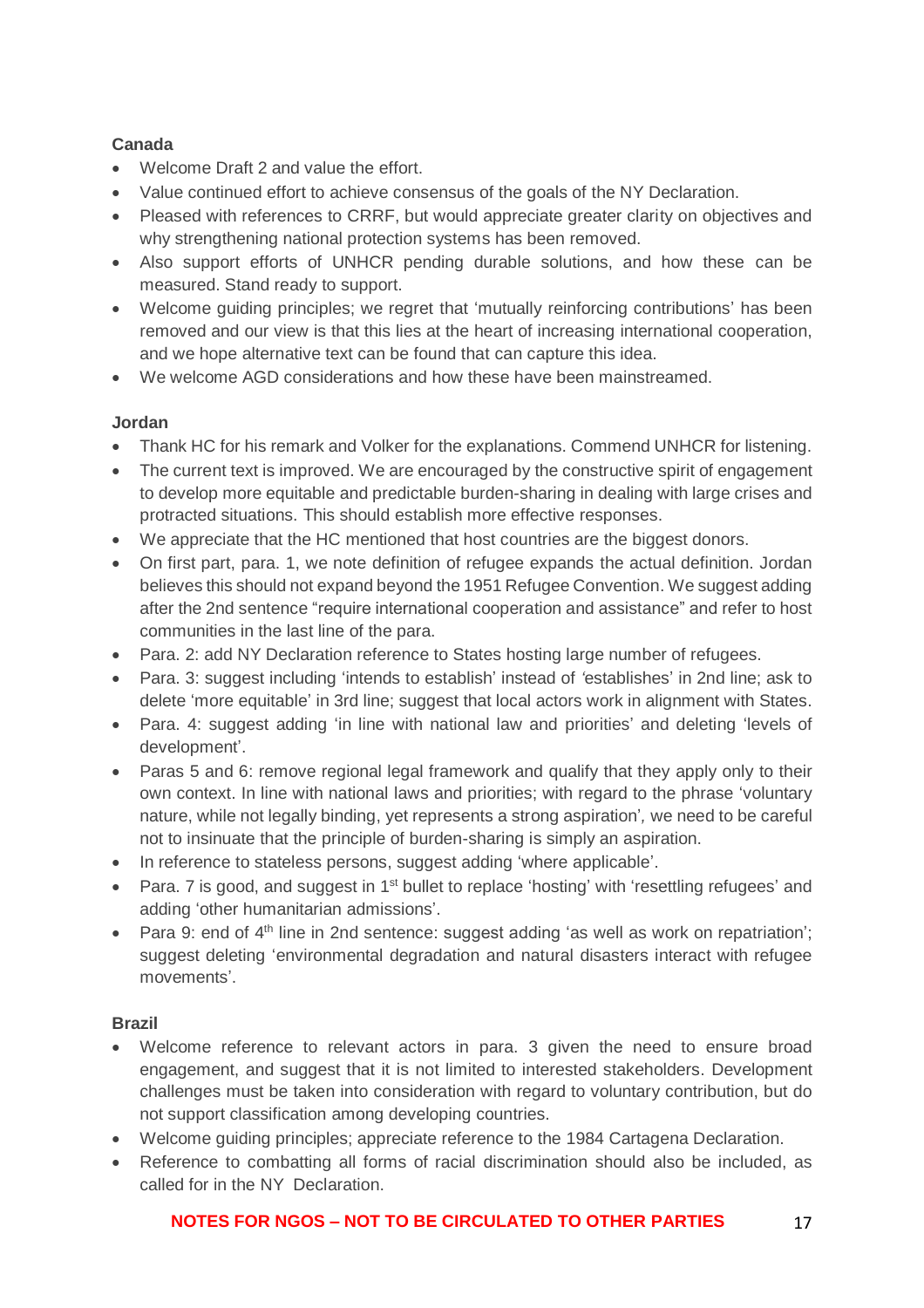- Support CRRF 4 pillars, which are a sound basis for the GCR.
- Believe further discussion are needed on defining indicators, which will reflect these objectives properly.
- Reference to environmental degradation and natural disasters could divert attention from other movements, and suggest including sustainable with development.
- Upholding international humanitarian law in particular prohibition of the use of force can also prevent refugee flows.

#### **Bolivia**

- Believe guiding principles including references to the UN Charter and international humanitarian law is a step forward.
- However, reiterate that idea such as solidarity is a substantial part of the compact and welcome this is included but to ensure this in incorporated, we should clarify that the principle of solidarity is towards refugees and towards States and important to refer how international community can guarantee humanity.
- This international solidarity should be framed as States' shared responsibility and must differentiate the level of impact.
- Reiterate that refugees are not a burden and this should be deleted, and the GCR should simply use the phrase 'responsibility-sharing'.
- Grateful for the work done on root causes and see important reference to nondiscrimination. However, important to note that xenophobia has a structural impact.
- Our proposals are based on the perspective of diplomacy of the people to continue to promote a global order based on solidarity among people and persons.

## **Algeria**

- Commend UNHCR for the 2nd draft.
- Some other areas of importance need to be taken into consideration to reach consensus. The draft is still selective in mentioning drivers of forced displacement, not reflecting accurately those in regional instruments, and goes beyond universal declaration. This will be a source of diversion. We need to refer to the 1951 Refugee Convention or the Omnibus Resolution and relevant regional refugee regimes as applicable.
- Request deleting the word 'dedicated' as it brings confusion.
- Support additions in para. 5 on guiding principles. Humanitarian action must be saved from the conditionality of development cooperation.
- The text should emphasize that countries are lending support despite environmental challenges and note the specificity of each refugee situation.
- Request the deletion of three sub-points in para. 7 as these are confusing.
- Para, 8; this is not consistent with para, 7; these have to be matched with GCR objectives.
- Para. 8 presents humanitarian and development as agreed approaches. 2nd bullet point should be deleted. Text should focus on international solidarity and the fact that development cannot be considered separate from humanitarian action.
- Any link to development should be consistent with the NY Declaration and also look at peacebuilding approaches. These dimensions must be equally treated; in para. 9 and 10 addressing root causes should be considered as the 4 pillars of the CRRF.

## **Belarus**

• Revised document covers proposals during previous consultations.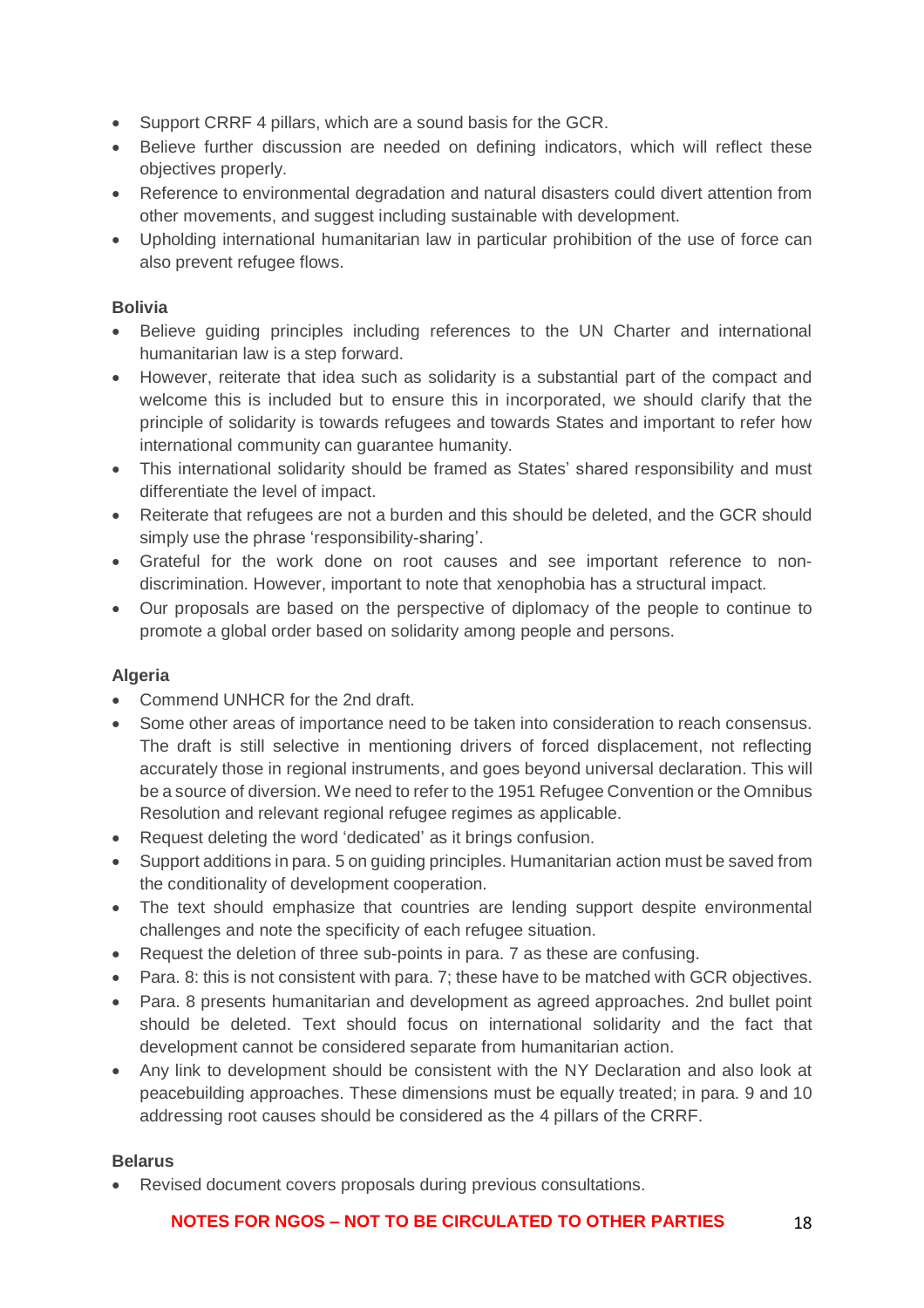- Welcome introduction section, which appears to be logically structured and para. 4 presents improvements from Draft 1.
- Welcome guiding section and grateful that the 2 protocols related to trafficking and transnational organised crime are mentioned.
- Para. 9:  $3<sup>rd</sup>$  sentence referring to 'environmental degradation and natural disasters' does not fit here as it does not mention other causes.

## **Costa Rica**

- Recognise the level of commitment in the process and grateful to UNHCR for including comments and concerns raised during previous consultations and also for providing a summary of the main changes.
- Welcome the new section on guiding principles; strengthening protection regime should be based on existing legal norms and human rights under the shared burden.
- Grateful for aligning GCR with CRRF, which will bring greater coherence.
- Para. 9 better reflects displacement, caused by climate change.
- Support platforms are added value of the compact and would like to see greater dialogue; it is fundamental we establish clear procedures and need to have more robust working.
- One element that should be included throughout is swift timelines for mechanisms since in many situations the international community arrives too late. In some situations, genocide have been repeated while we decide what to do.

## **Belgium**

- Welcome 2nd draft. Satisfied with the text, especially strengthened text on protection, humanitarian principles, complementarity between humanitarian and development assistance and data protection.
- However, cooperation between humanitarian and development actors, and references to SDGs could be further strengthened; add references to 'leave no behind' in para. 8.
- Para. 5, which states that the nature of the compact is entirely humanitarian remains confusing because of the specificities of humanitarian and development cooperation.

## **Syria**

- Para. 1: notion that cause of refugee movement is purely internal is incorrect; cannot forget other causes including occupation, terrorism, violation of international law, interfering in the internal affairs of countries, imposing unilateral measures on countries. This should be included in para. 1 and treated on an equal footing.
- We also ask UNHCR to clarify what is meant para. 1 by 'regional law'.
- Welcome subsection on guiding principles; but need clear cut reference that GCR will be guided and operationalised according to international law, UN charter, resolution 46, and other references that enjoy consensus.
- Since GCR is not a negotiated UN document, important to ensure politicisation will not impact work for refugees.
- Para 7: support proposals to delete all bullets.
- Para 9: need to add 'forced' in front of displacement in the last line.
- Para 10: after 'uphold' please add 'international law and UN Charter', and add 'national and international level' in the sentence.
- Para. 10 requires upholding rules of national and international law.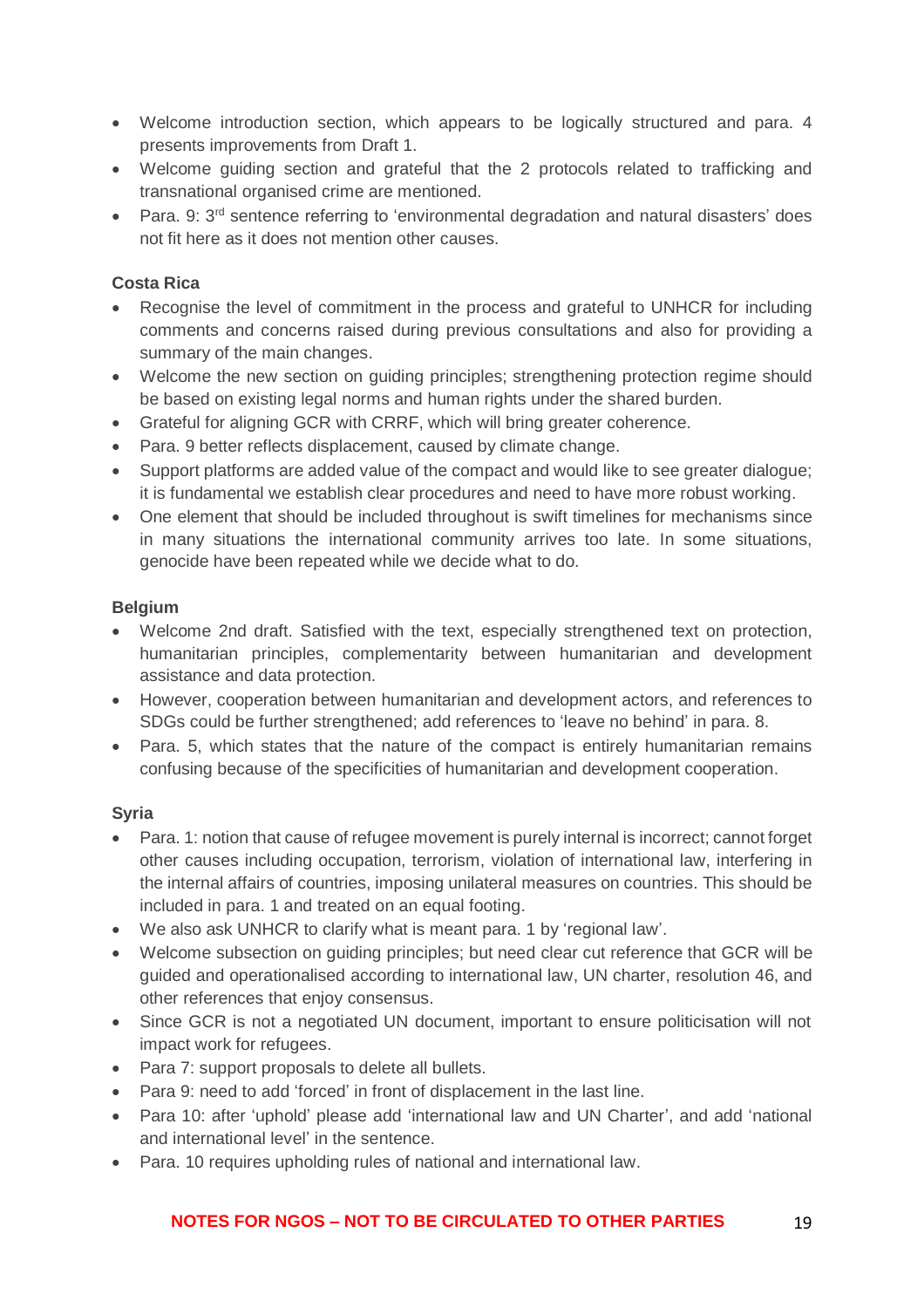# **Poland**

- Join others in thanking UNHCR for a balanced and meaningful text that can bring genuine responsibility-sharing.
- Welcome clarification on refugee definition, which to a large extent determines the scope of commitment and keeps it in line with new para. 9.
- Keep the focus of the draft on its non-legally binding nature, and agree that there is need for broadening State participation. At the same time, scope and character of contributions should depend on States decision taking into account their respective realities.
- Compact should be humanitarian in nature and should not be biased by political interest.

# **Indonesia**

- Convey appreciation for better narrative on prevention and root causes, as well as for highlighting the economic and development challenges of hosting States.
- Principles of equitable and predictable burden-sharing narrative invite contributions.
- Host States are expected to provide certain number of contributions. Some States already have resources and capacity, but others do not.
- Role of UNHCR and IOM is prominent. UNHCR should further reflect the continued role of relevant organisations in certain countries and support to those organisations.
- Para. 6 is relevant for highlighting the continued involvement of international organisations to support host countries that have not developed initial capacity to respond to refugees.
- Coherence between humanitarian and development is important for sustained and smooth transition from relief to emergency recovery. Introduction needs clear narrative indicating that linking humanitarian and development assistance will not impose conditionality.
- Appreciate underlining the important challenges faced by host States, and tangible support required from the international community. But meant to ease burden on host countries so need to recognise the different normative and legal framework. It is recognised that each State has different normative framework and capacity and some aspects may not be feasible for implementation.

# **Hungary**

- Thank UNHCR for the 2nd draft, which reflects well comments. Welcome greater emphasis on host and refugee community, and the draft is more balanced.
- Text must keep reference to voluntary and non-binding nature.
- Also need language indicating that contributions will be determined by host States according to their national capacities.
- Welcome complementarity between humanitarian and development assistance in para. 8 and 36, and would like to reiterate States legitimate security concerns. Welcome primary responsibility of States and welcome also that counter-terrorism perspectives are included.
- Specific needs of children are well reflected. Every measure should take into consideration the best interest of child.
- As regard solutions, wish to state that any solution must be voluntary, and must take into consideration the capacity of each State as highlighted in the introduction part.

# **Mozambique**

- Thank UNHCR for the efforts and a draft that has improved a great deal.
- GCR should strive to link to SDGs and the 2030 Agenda to the extent possible. The draft now is almost silent on such linkages.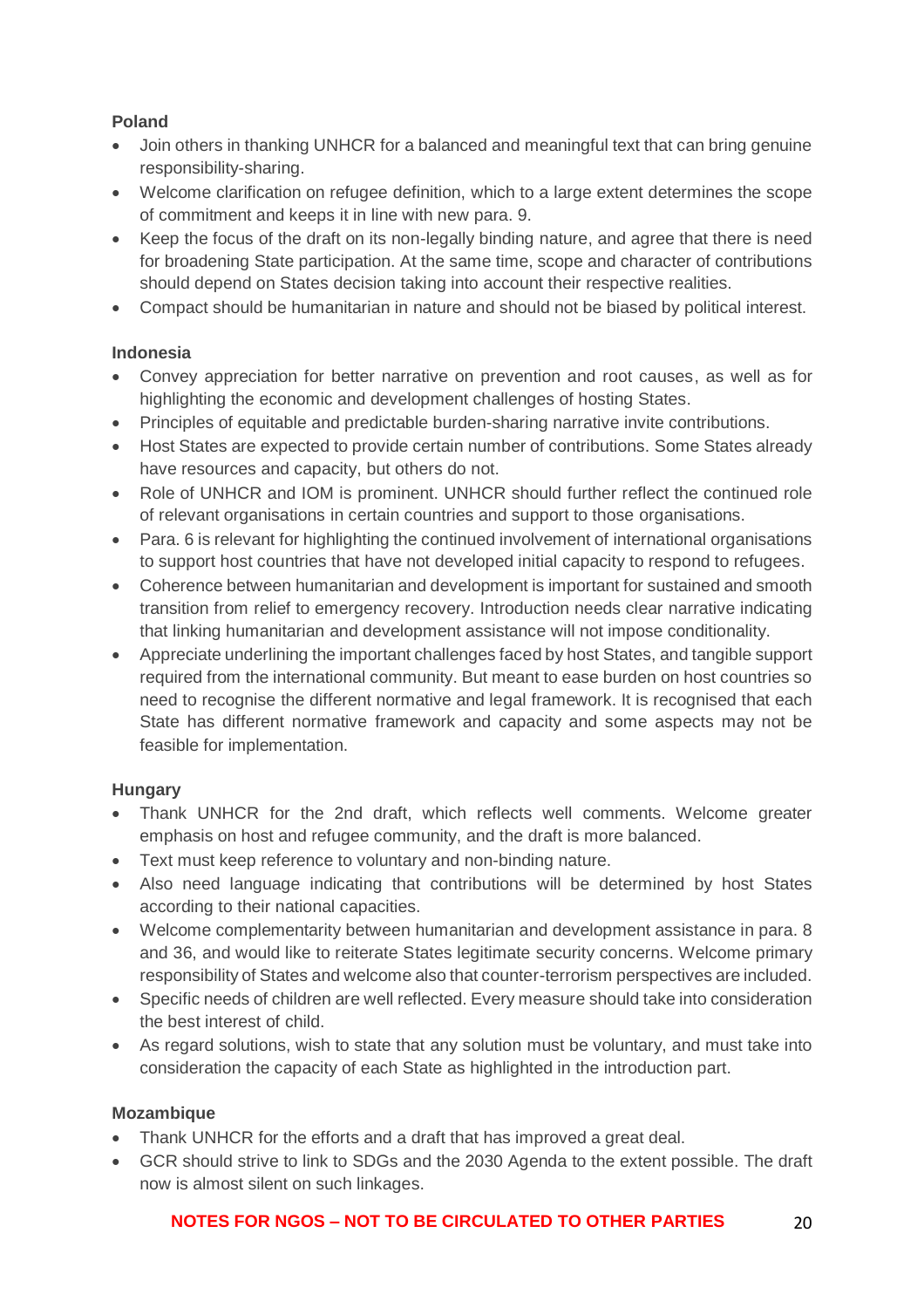- Need to address global refugee forum vis-a-vis HC's Annual Dialogue.
- Indicators should assist in measuring progress and in identifying eventual gaps.
- Para, 1: in line with our comments, propose to add a line on the SDG and the 2030 Agenda.
- Para. 4: once again, at the end of this para., we should add: 'meanwhile unearmarked contributions will be highly encouraged'*.* To afford UNHCR and host community as a whole to allocate resources needed.

## **Argentina**

- Value the strong references on matters of age, gender and diversity.
- Good practices implemented by States to prioritise the processing of asylum applications can help develop clear requirements for protection and avoid spending resources unnecessarily as this harms the credibility of the asylum system.
- Request avoiding the extension of refugee status on which there is no currently no consensus especially on natural disasters.
- On Section 4, value the role of UNHCR and global refugee forum in the GCR follow-up.

#### **Spain**

- Pleased to see progress and how the draft takes into account sensitivities. We all need to make concessions. Support promoting a fair share of responsibility and strengthening the CRRF application.
- Focus should be on refugees and the compact should not create new categories. We should protect the international refugee regime with established legal obligations.
- Pleased to see reference to humanitarian principles, and welcome objectives to reinforce protection for women, elderly, children and people with disability and those with specific needs with mention of protracted situation and fight against discrimination and rule of law.
- We would like to see an objective to strengthen national protection systems and safeguarding of refugee rights as well as reference to diversity.
- Support multi-stakeholder approach but underscore the primary responsibilities of States.
- Support including origin of the text, NY Declaration.
- Final version of the GCR should not be long.

#### **Azerbaijan**

- Text is getting more balanced, based on deliberations. Stress that prevention and root cause are more inclusive to reducing factors that force people to flee homes.
- Complementarity between humanitarian, development and peace is important.
- Welcome reference to internal displacement and large-scale movement and this should be maintained in the text as internal displacement is a factor that forces further flows.
- Para. 4: Need to reflect that it builds on NY Declaration, otherwise we risk losing linkage.
- GCR should also be guided by the principles of international law.

## **Angola**

- Annex 1 (CRRF) is at this stage the main GCR objective. This should continue to alleviate pressure on host countries.
- We should avoid attempts to politicise the compact.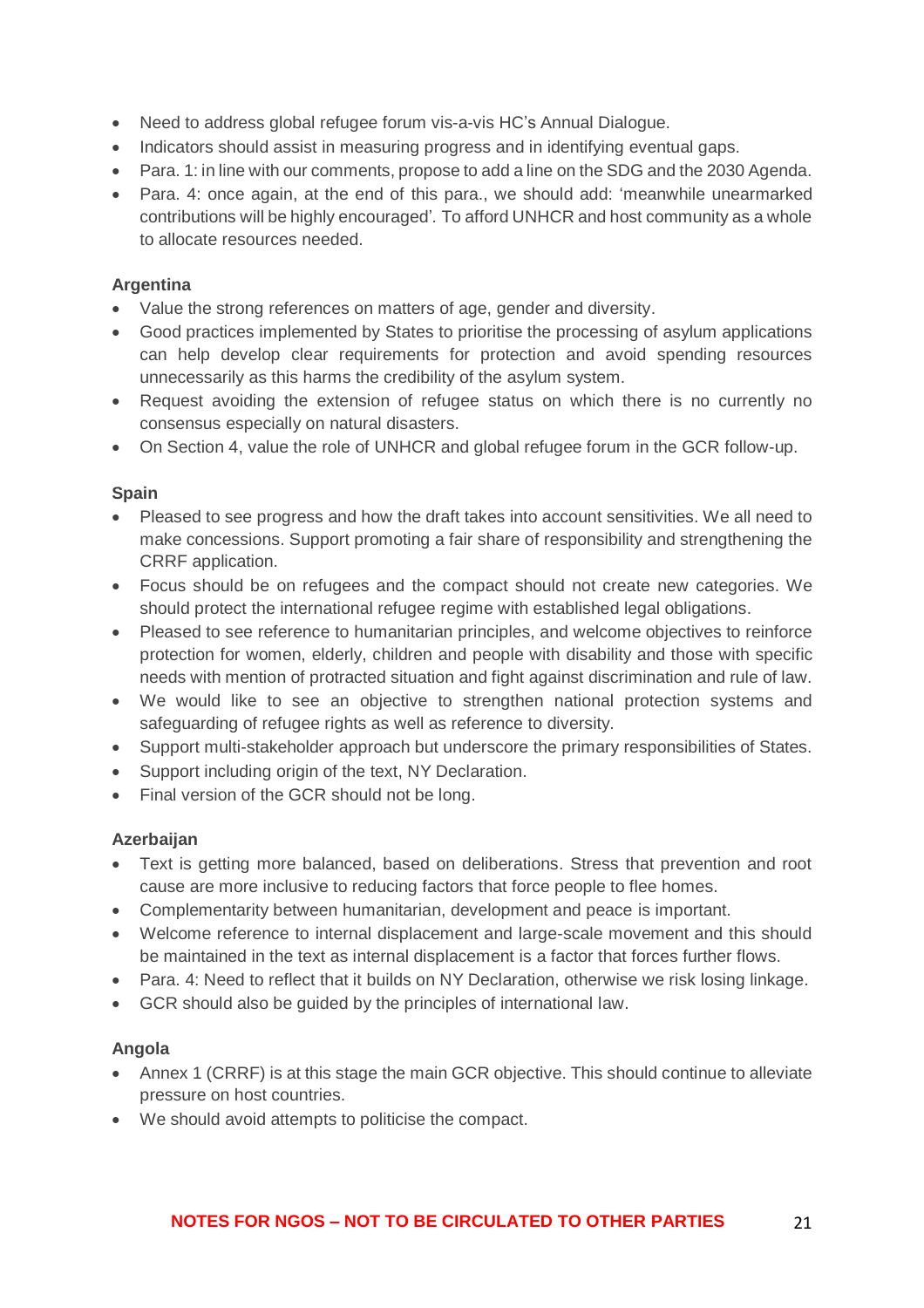- ODA in some host countries is subject to conditionality that undermines poor countries. Instead, we need to adopt measures to strengthen international solidarity to reduce asymmetries within the framework of the UNCHR mandate.
- Angola shares the principle international solidarity, and this means the governments must intensify and increase efforts to provide immediate assistance and host countries need to ensure greater coordination among all stakeholders.
- Right to work and study is important to rebuild lives and conditions for safe return when they express such desire.

#### **Montenegro**

- Welcome the new text, which reflects vast majority of comments made. Believe this round will bring us closer to a more balanced text and encouraged by the high level of participation and therefore hope that we will see the same level of cooperation.
- Pleased with further strengthening of the introduction part; much more concrete language and we are of the opinion this is well-balanced and are supportive of this.
- Paras 3-4: consider equitable and predictable responsibility-sharing of utmost importance.
- Welcome focus on older person, women, children and people with disability.
- Welcome objectives of protection and improving socio-economic conditions. This will enable complementarity between humanitarian and development assistance, taking into consideration the specific needs of each State and pleased to see specific language on the responsibility of countries of origin to address root causes.

#### **Thailand**

- Recognise and welcome many changes including shorter and clearer objectives; more explicit references to human rights instruments; strong language on vulnerable people.
- Legal implications of the compact: although Thailand is not party to the Refugee Convention, we are committed to our humanitarian tradition and shelter a million person. Request a clear emphasis on the voluntary and non-binding nature of commitments.

## **Luxembourg**

- Revise text is balanced and should enable to commit on coherent and consensual basis.
- Welcome cross-cutting references to age, gender and diversity and reference to the right of the child as well as the affirmation of non-*refoulement*.
- Welcome specific para. on guiding principles.
- We believe important to include from the beginning relevant UN Agencies with a view to preparing the support platform and global refugee forum.
- Lastly, we believe we should not divert ODA funding, and this is non-negotiable principle.

## **Cuba**

- Appreciate improvements in different sections and express appreciations for the Secretariat efforts; recognise that work has been done in a constructive manner.
- Thank for inclusion of new sections. As recognised by all delegations, the introtuctory section will help to adopt the GCR by consensus and endorsed at the UNGA. This will help national authorities and the different multi-stakeholders to have a guide on how a legal regime and other instrument will encompass the whole compact.
- Section on guiding principles will need to be further shaped. We heard some delegations willing to avoid regional instruments and other countries which are not party to the Refugee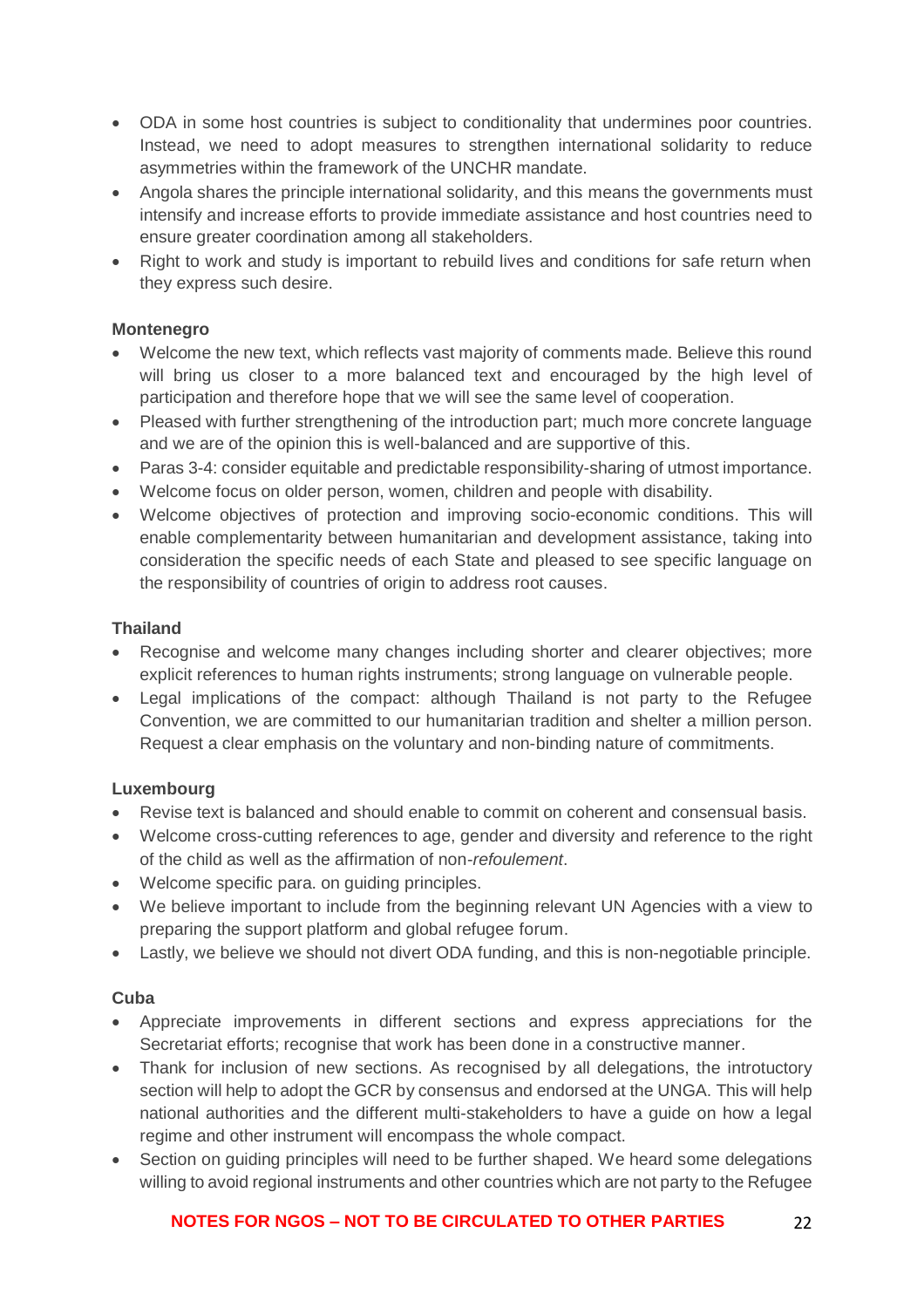Convention. We need to keep guiding principles under relevant binding obligations and have more general language.

- We heard that an element that will be crucial to incorporate is the importance of developing complementarities between the 2 compacts and the 2 categories of refugees and migrants. For Cuba, it is important to incorporate this. The GCR is focused on refugee issues, but there are concerns regarding mixed flows in different parts of the GCR.
- IOM and UNHCR need to coordinate at operational level, taking into account their own mandate.
- We support all references to children, women, and sexual and reproductive health.
- Important that it is clear in the GCR that there are due processes to grant refugee status and to avoid misuse of this status and that there may be needs for other kinds of protection.

## **Zambia**

- Happy to see inclusion of comments during previous consultations and this makes the document more accommodating. Continues to follow the laid procedure in dealing with refugees and looking to your guidance on the final document.
- Wishes to commend UNHCR for enriching the introductory section, this practicable and equitable responsibility sharing and its non-binding nature leaves a lot of leverage to States for operationalisation.
- Term non-legally binding is strong and can used to shed responsibility. The word 'legally' could be deleted, considering the guiding principles are sufficient to address concerns.
- We commend the clear insertion of CRRF objectives in the GCR.
- Para. 9 on prevention and addressing root causes: content comprehensive but lacking on implementation. Would be happy to ensure linkage between GCR and UNSG office especially on peacebuilding effort while maintaining UNHCR's non-political engagement.
- Lastly, wish to echo, on responsibility-sharing, the need to take into account the varying economic and development challenges faced by countries when it comes to providing assistance to host countries. GCR should be able to support this aspect.

## **World Bank**

- Congratulate UNHCR for management of a complex consultation process. Encouraged by the progress across a broad range of constituencies.
- Highlight five elements that we will key to success:
	- o We have a shared responsibility to articulate a set of commitments as part of framework for collective action.
	- o Importance of having a document that can speak to all constituencies including humanitarian and development communities, and reflect the philosophy of both as appropriate, as well as the primacy of country ownership as may be appropriate. Also need to strengthen synergy among both types of actors.
	- o Strong sense of collective outcomes which need to be captured in indicators in the period to come so we can adjust in real time.
	- o Call for more resources so we can collectively address needs and development resources to be additional, over and above country allocation.
	- o Balance pragmatism with realism in host countries struggling in terms of implicit financial commitment. Where resources are constrained we should not to call for minimalist approach but a practical approach.
- This is about people; both refugees and host communities who have to rebuild their lives.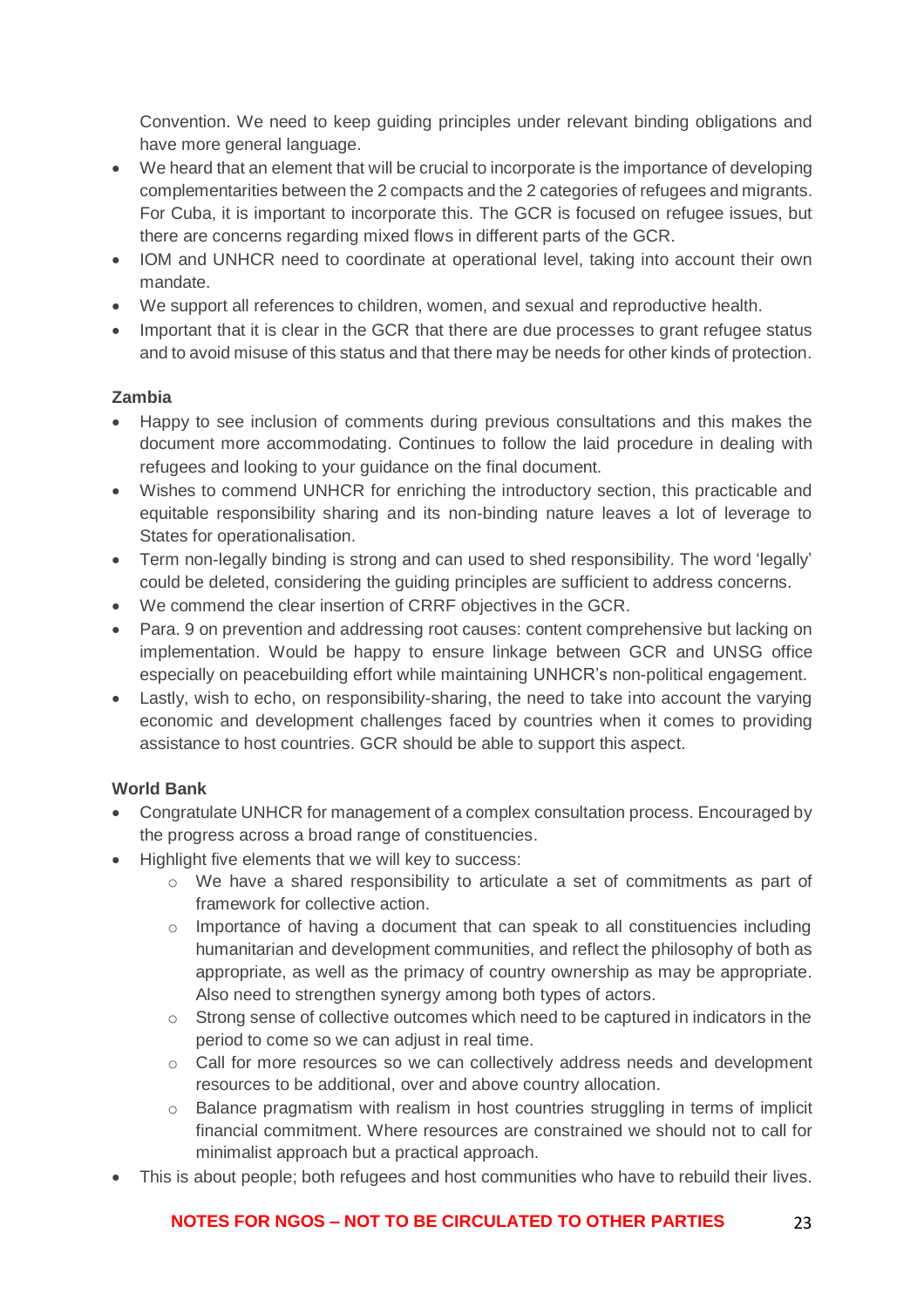## **OHCHR**

- Pleased by strengthened language on core human rights; age, gender and diversity; non*refoulement*; welcome guiding principles; reference to binding international instruments.
- Language on para, 5 could be strengthened to reflect other human rights bodies, propose a standalone para. on complementarity between international human rights law and humanitarian law.
- No hierarchical relation between refugee and human rights and humanitarian law; these are mutually reinforcing and do no forfeit one regime in regard to the other.
- Para 5: could remove qualification on refugee protection that draws only where applicable.
- Mentions only limited human rights instruments. The core human rights instruments and the nine covenants could be mentioned more directly.
- Such rights cannot be taken for granted, and we see refugee rights are routinely disregarded and call for increased complementarity between the 2 compacts so that no one falls through gaps. This should not be a mere aspiration.
- Human rights should remain cross-cutting issue; ready to support genuine mainstreaming.

#### **WHO**

- Welcome the 2nd draft, and appreciate more comprehensive references to health.
- With regard to UN agencies, we could like to strengthen better mechanism for burden sharing in view of recognition of responsibility of promoting the health of refugee as per WHO Resolution 70.15 on promoting refugee and migrant health.
- Would welcome more complementarity between the 2 compacts considering health as a common guiding principle and acknowledging the one population concept.
- To support comprehensive response capacity and sharing of best practices, we see a role for WHO to work with UNHCR to reach inter-country collaboration.
- From the point of arrival, need strengthening screening and SOP and prioritise diagnosis of diseases like TB, cancer and malaria and establishing multi-country operations and in such countries that share borders need to promote networking and collaboration.
- Fully embrace network of cities and municipalities. Many refugees living in urban settings. Community cohesion is needed for inclusive and sustainable cities and resilient refugees.
- Important to have multi-stakeholder approach and reduce segregation based on the principle that all people have health rights.
- Paramount to avoid parallel activity in an already fragile environment, and prevent direct municipal authorities bypassing national authorities.
- Look forward to working with UNHCR for emergency preparedness and using existing tool kits to manage health system capacity for large movements of people.

**NGO statement** is available [here.](https://www.icvanetwork.org/system/files/versions/Agenda%20item%201_Fourth%20Formal%20Consultations_ORAL_FINAL_May2018.pdf)

#### **Volker Turk: closing remarks**

- In all, 57 interventions on this agenda item.
- We made good progress. I take that the text is balanced, but further work is required. Important to mention the urgency as we start getting into further iterations. But there is also some divergence on some points. We need to think on how we will resolve this.